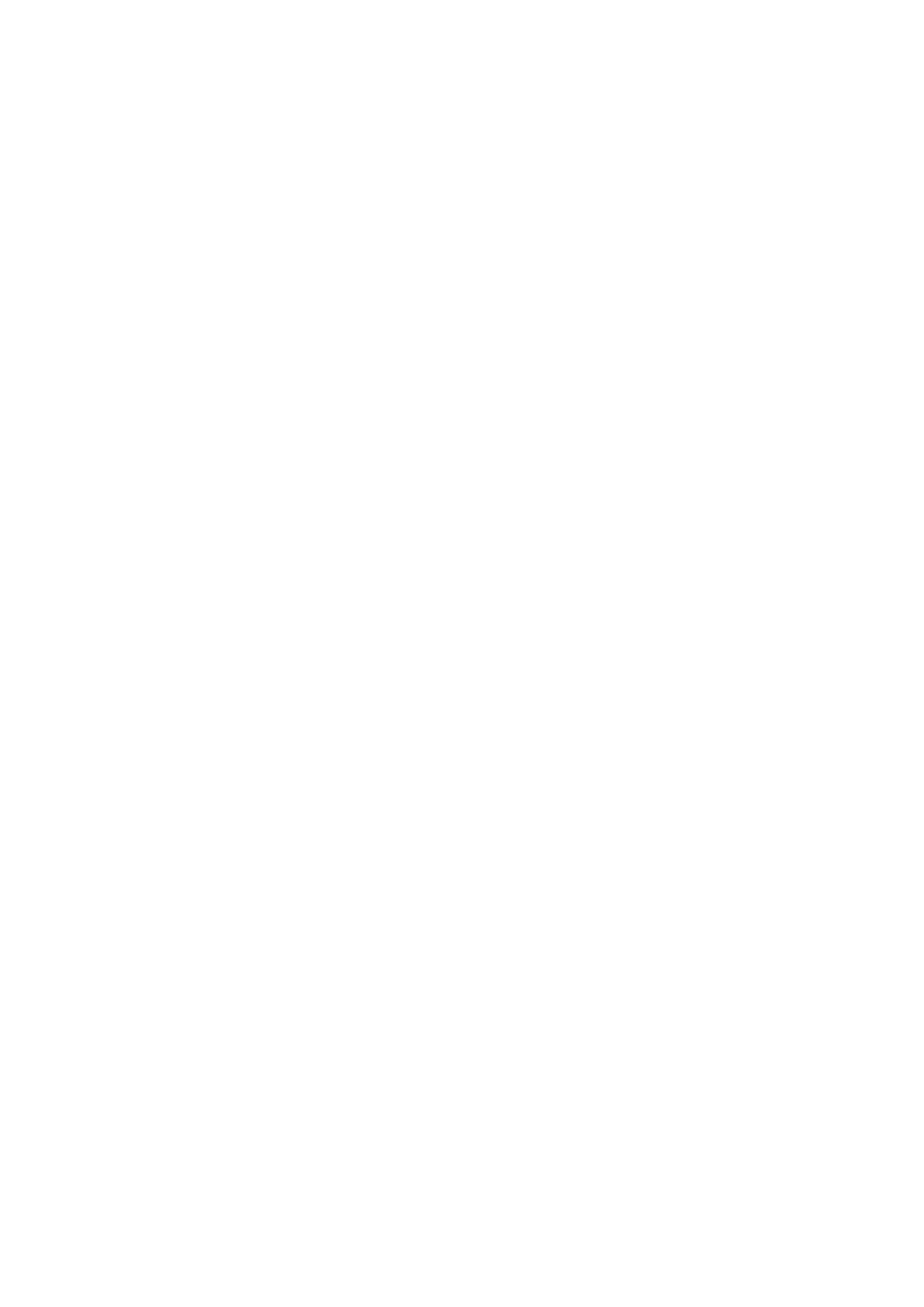

Queensland

### **Public Trustee (Advisory and Monitoring Board) Amendment Bill 2021**

#### **Contents**

|              |            |                                                          | Page           |
|--------------|------------|----------------------------------------------------------|----------------|
| $\mathbf{1}$ |            |                                                          | 4              |
| 2            |            |                                                          | 4              |
| 3            |            | Amendment of s 6 (Definitions)                           | 4              |
| 4            |            |                                                          | 5              |
|              | Part 8A    | Public Trustee Advisory and Monitoring Board             |                |
|              | Division 1 | Preliminary                                              |                |
|              | 117V       | Definitions for part                                     | 5              |
|              | 117W       |                                                          | 6              |
|              | Division 2 | Establishment, functions and powers                      |                |
|              | 117X       | Establishment                                            | 6              |
|              | 117Y       |                                                          | 6              |
|              | 117Z       |                                                          | 7              |
|              | 117ZA      | Board must act independently and in public interest.     | $\overline{7}$ |
|              | Division 3 | Membership                                               |                |
|              | 117ZB      | Members of board                                         | 8              |
|              | 117ZC      | Permanent board members                                  | 8              |
|              | 117ZD      | Appointed board members                                  | 9              |
|              | 117ZE      |                                                          | 10             |
|              | 117ZF      | Disqualification as appointed board member               | 11             |
|              | 117ZG      |                                                          | 11             |
|              | 117ZH      |                                                          | 12             |
|              | 117ZI      | Appointed board members must disclose particular matters |                |
|              |            |                                                          | 12             |
|              | 117ZJ      | Vacancy in office                                        | 12             |
|              | Division 4 | Criminal history information                             |                |
|              | 117ZK      | Minister may request criminal history reports            | 13             |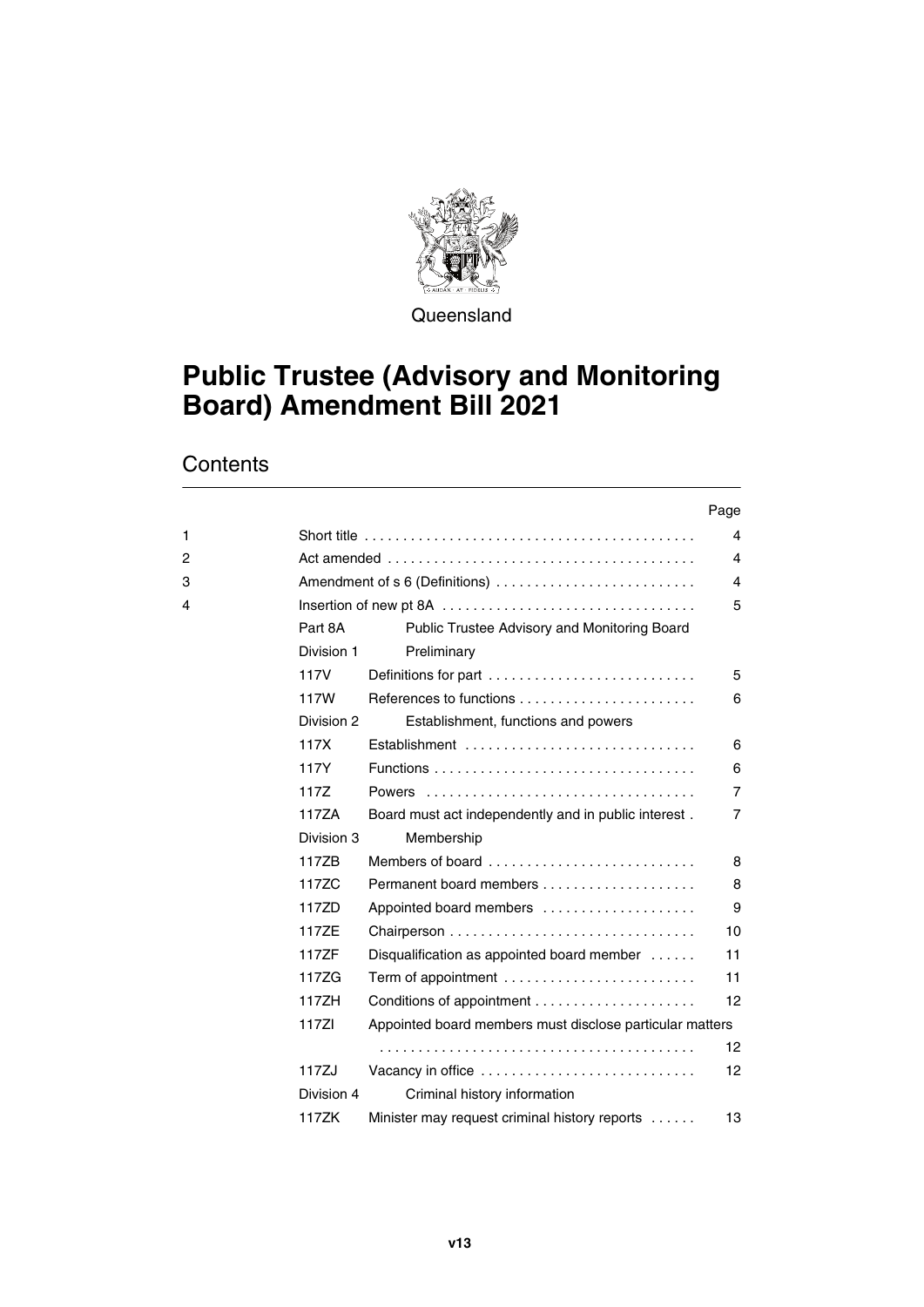| Contents |
|----------|
|----------|

|   | 117ZL      | New convictions must be disclosed                            | 14 |
|---|------------|--------------------------------------------------------------|----|
|   | 117ZM      | Confidentiality of criminal history information              | 14 |
|   | Division 5 | Board meetings                                               |    |
|   | 117ZN      |                                                              | 16 |
|   | 117ZO      | Board meetings generally                                     | 16 |
|   | 117ZP      |                                                              | 17 |
|   | 117ZQ      |                                                              | 17 |
|   | 117ZR      | Presiding at board meetings                                  | 17 |
|   | 117ZS      | Disclosure of interests                                      | 17 |
|   | Division 6 | Miscellaneous                                                |    |
|   | 117ZT      | Board may request or receive information from public trustee |    |
|   |            |                                                              | 18 |
|   | 117ZU      | Advice and recommendations to Minister not to include        | 19 |
|   | 117ZV      | Consultation before advice given or recommendations made     | 19 |
|   | 117ZW      | Advice or recommendations to Minister if decision not        | 20 |
|   | 117ZX      | Confidentiality                                              | 20 |
|   | 117ZY      | Protection from liability for giving information             | 21 |
|   | 117ZZ      | Protection from liability for board members                  | 21 |
| 5 |            |                                                              | 22 |
|   | 141B       | Annual report to include particular information              | 22 |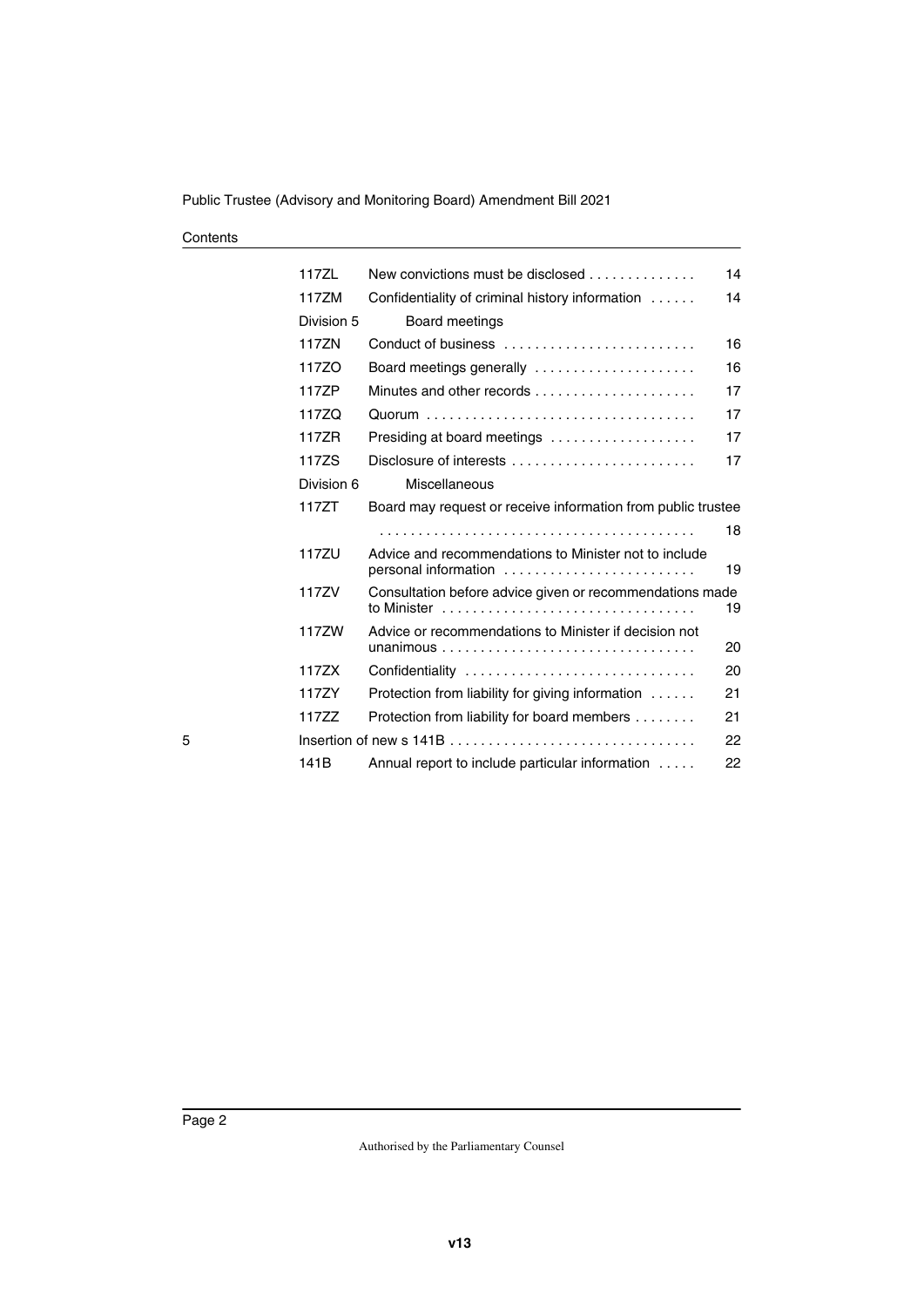### **2021**

# **A Bill**

for

**An Act to amend the** *Public Trustee Act 1978* **for particular purposes**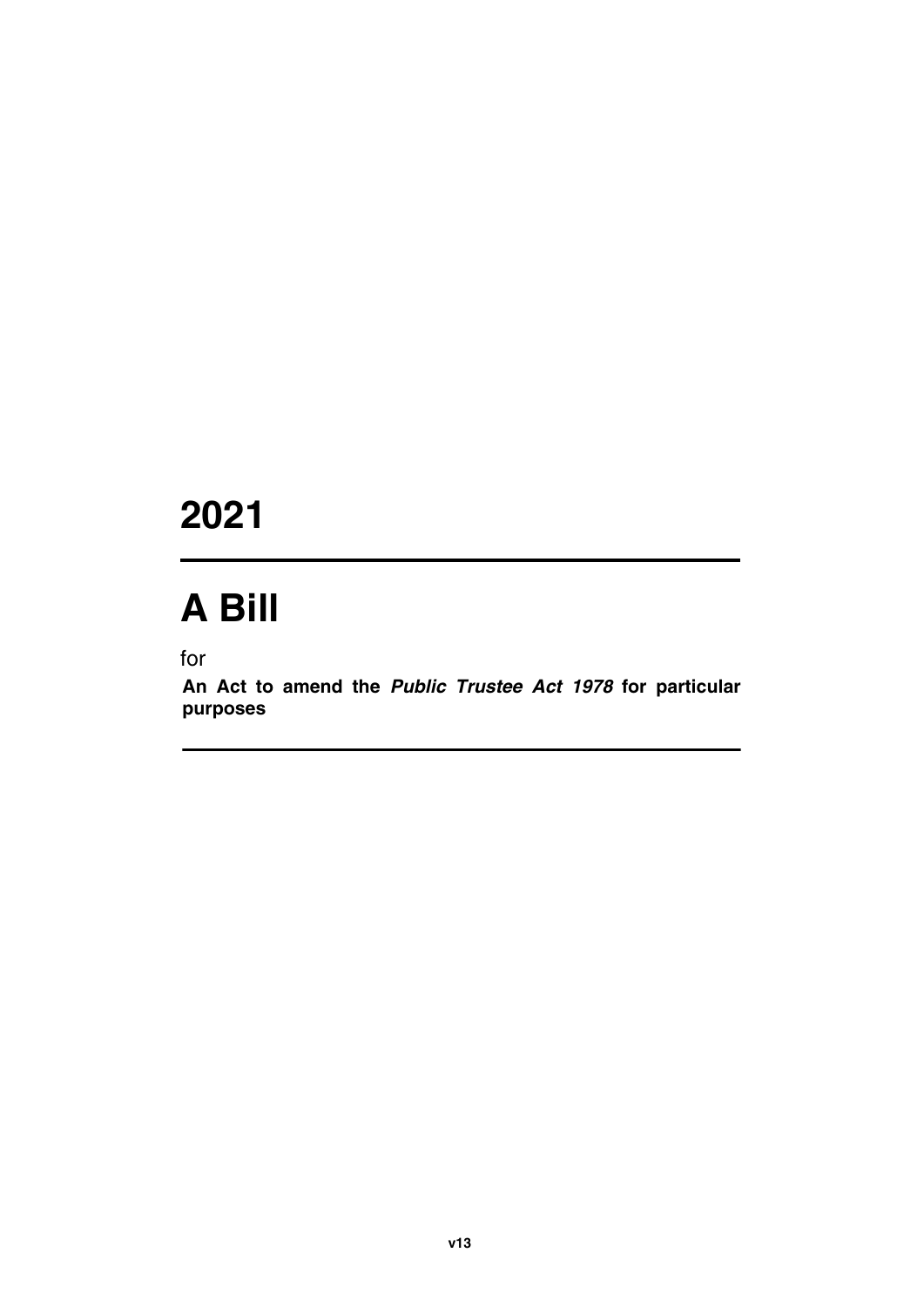<span id="page-5-5"></span><span id="page-5-3"></span><span id="page-5-1"></span>

[s 1]

<span id="page-5-4"></span><span id="page-5-2"></span><span id="page-5-0"></span>

|                     |     |                    |       | The Parliament of Queensland enacts-                                                                                                         | $\mathbf{1}$        |
|---------------------|-----|--------------------|-------|----------------------------------------------------------------------------------------------------------------------------------------------|---------------------|
| <b>Clause</b>       | - 1 | <b>Short title</b> |       |                                                                                                                                              | 2                   |
|                     |     |                    |       | This Act may be cited as the <i>Public Trustee (Advisory and</i><br>Monitoring Board) Amendment Act 2021.                                    | 3<br>$\overline{4}$ |
| Clause <sub>2</sub> |     | <b>Act amended</b> |       |                                                                                                                                              | 5                   |
|                     |     |                    |       | This Act amends the <i>Public Trustee Act 1978</i> .                                                                                         | 6                   |
| Clause 3            |     |                    |       | <b>Amendment of s 6 (Definitions)</b>                                                                                                        | 7                   |
|                     |     | Section 6-         |       |                                                                                                                                              | 8                   |
|                     |     | insert-            |       |                                                                                                                                              | 9                   |
|                     |     |                    | 117V. | <i>appointed board member, for part 8A, see section</i>                                                                                      | 10<br>11            |
|                     |     |                    |       | <b>board</b> , for part 8A, see section 117V.                                                                                                | 12                  |
|                     |     |                    |       | <b>board</b> meeting, for part 8A, see<br>section<br>$117ZO(1)$ .                                                                            | 13<br>14            |
|                     |     |                    |       | <b>board member</b> , for part 8A, see section 117ZB.                                                                                        | 15                  |
|                     |     |                    |       | <i>permanent board member</i> , for part 8A, see<br>section 117V.                                                                            | 16<br>17            |
|                     |     |                    |       | <i>personal information</i> means information or a<br>document about an individual's affairs, but does<br>not include-                       | 18<br>19<br>20      |
|                     |     |                    | (a)   | information or a document that is publicly<br>available; or                                                                                  | 21<br>22            |
|                     |     |                    |       | (b) criminal history information within the<br>meaning of section $117ZM(5)$ ; or                                                            | 23<br>24            |
|                     |     |                    | (c)   | statistical or other information,<br><b>or</b><br>a<br>document containing statistical or other<br>information, that could not reasonably be | 25<br>26<br>27      |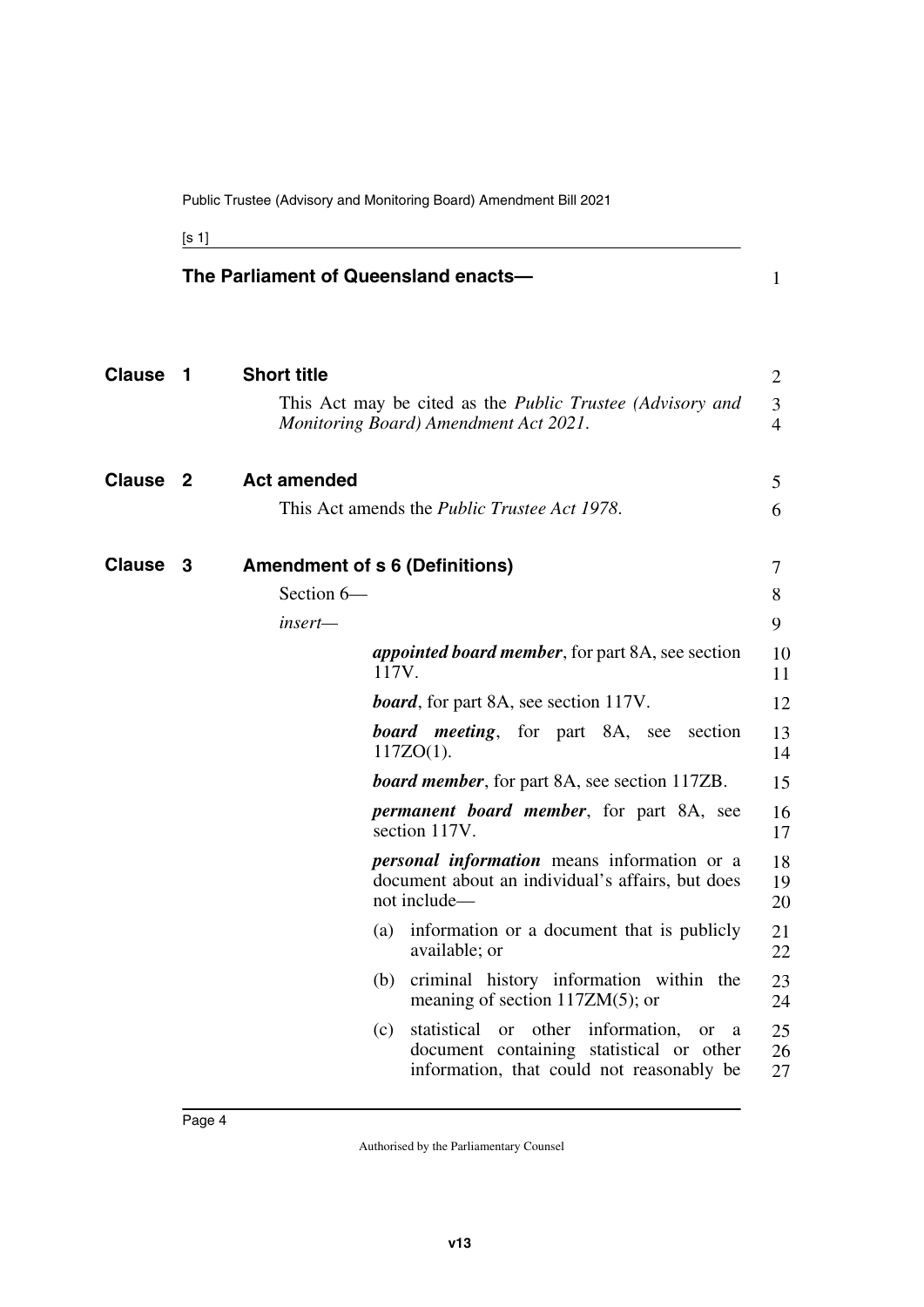<span id="page-6-7"></span><span id="page-6-6"></span><span id="page-6-5"></span><span id="page-6-4"></span><span id="page-6-3"></span><span id="page-6-2"></span><span id="page-6-1"></span><span id="page-6-0"></span>

|          |                        | expected to result in the identification of the<br>individual to whom the information or<br>document relates.                           | 1<br>2<br>3    |
|----------|------------------------|-----------------------------------------------------------------------------------------------------------------------------------------|----------------|
|          |                        | <i>spent conviction</i> , for part 8A, see section 117V.                                                                                | $\overline{4}$ |
| Clause 4 | Insertion of new pt 8A |                                                                                                                                         | 5              |
|          | After part 8—          |                                                                                                                                         | 6              |
|          | $insert-$              |                                                                                                                                         | 7              |
|          | Part 8A                | <b>Public Trustee</b><br><b>Advisory and</b><br><b>Monitoring Board</b>                                                                 | 8<br>9<br>10   |
|          | <b>Division 1</b>      | <b>Preliminary</b>                                                                                                                      | 11             |
|          |                        | <b>117V Definitions for part</b>                                                                                                        | 12             |
|          |                        | In this part—                                                                                                                           | 13             |
|          |                        | <i>appointed board member</i> means a person who is<br>appointed as an appointed board member under<br>section 117ZD.                   | 14<br>15<br>16 |
|          | 117X.                  | <b>board</b> means the Public Trustee Advisory and<br>Monitoring Board established under section                                        | 17<br>18<br>19 |
|          |                        | <b>board meeting</b> see section $117ZO(1)$ .                                                                                           | 20             |
|          |                        | <b>board member</b> see section 117ZB.                                                                                                  | 21             |
|          | a                      | <i>permanent board member</i> means a person who is<br>permanent board member under<br>section<br>$117ZC(1)$ .                          | 22<br>23<br>24 |
|          |                        | <i>spent conviction</i> means a conviction—                                                                                             | 25             |
|          | (a)                    | for which the rehabilitation period under the<br>Criminal Law (Rehabilitation of Offenders)<br>Act 1986 has expired under that Act; and | 26<br>27<br>28 |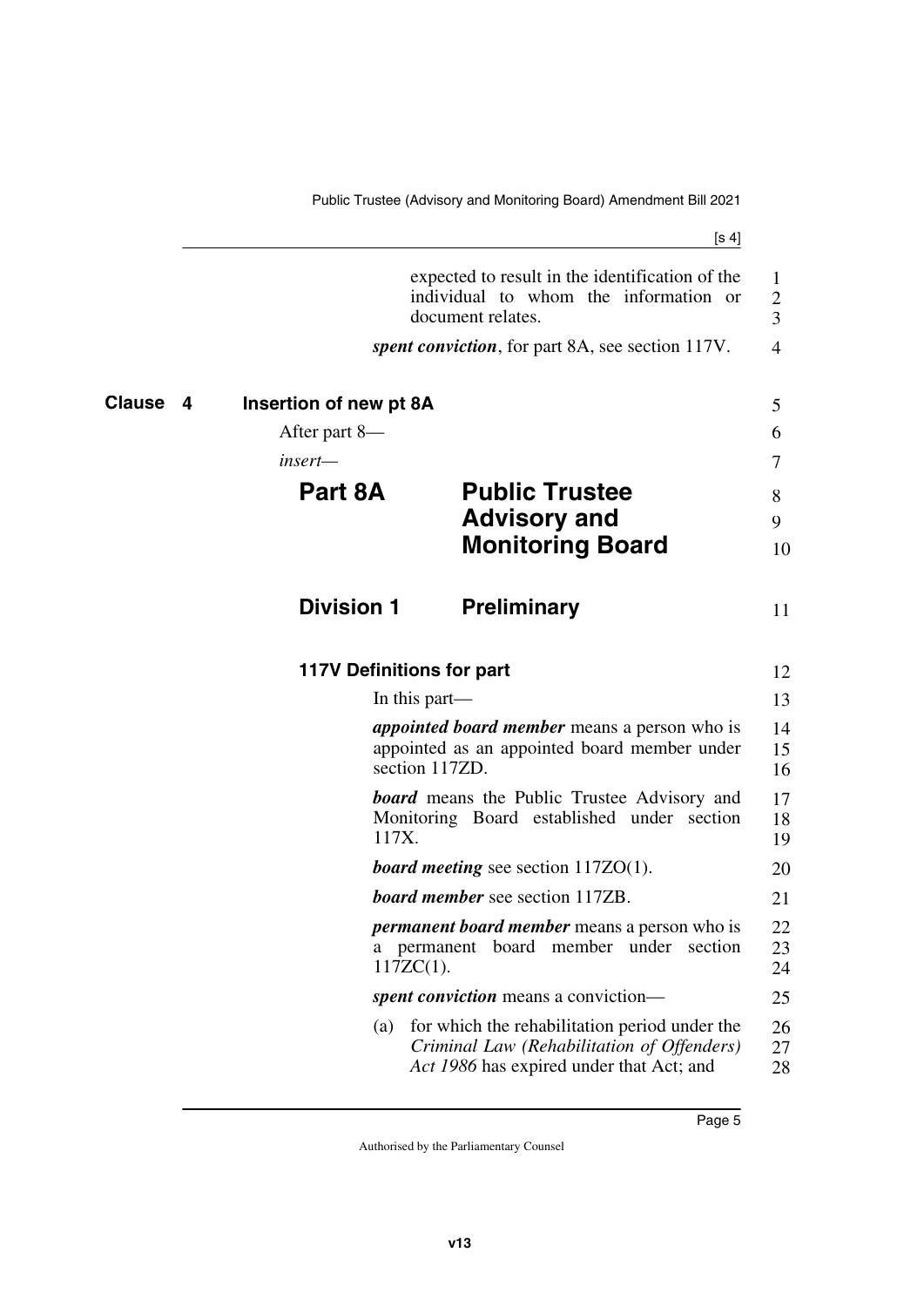| i<br>۰.<br>×<br>v<br>. . |
|--------------------------|
|--------------------------|

<span id="page-7-7"></span><span id="page-7-6"></span><span id="page-7-5"></span><span id="page-7-4"></span><span id="page-7-3"></span><span id="page-7-2"></span><span id="page-7-1"></span><span id="page-7-0"></span>

| (b)                       | that is not revived as prescribed by section<br>11 of that Act.                                                         | 1<br>2         |
|---------------------------|-------------------------------------------------------------------------------------------------------------------------|----------------|
|                           | <b>117W References to functions</b>                                                                                     | 3              |
|                           | In this part—                                                                                                           | 4              |
| (a)                       | a reference to a function includes a power;<br>and                                                                      | 5<br>6         |
| (b)                       | a reference to performing<br>a function<br>includes exercising a power.                                                 | 7<br>8         |
| <b>Division 2</b>         | <b>Establishment, functions</b>                                                                                         | 9              |
|                           | and powers                                                                                                              | 10             |
| <b>117X Establishment</b> | The Public Trustee Advisory and Monitoring<br>Board is established.                                                     | 11<br>12<br>13 |
| <b>117Y Functions</b>     |                                                                                                                         | 14             |
|                           | The board has the following functions—                                                                                  | 15             |
| (a)                       | to monitor and review the performance of<br>the public trustee's functions;                                             | 16<br>17       |
| (b)                       | to monitor complaints received by the public<br>trustee about the performance of the public<br>trustee's functions;     | 18<br>19<br>20 |
| (c)                       | to monitor and review the public trustee's<br>for<br>managing<br>complaints<br>processes<br>mentioned in paragraph (b); | 21<br>22<br>23 |
| (d)                       | to give written advice or make written<br>recommendations to the Minister about the<br>following—                       | 24<br>25<br>26 |
|                           | (i)<br>changes<br>legislation,<br>to<br>or<br>improvements to the policies, practices,                                  | 27<br>28       |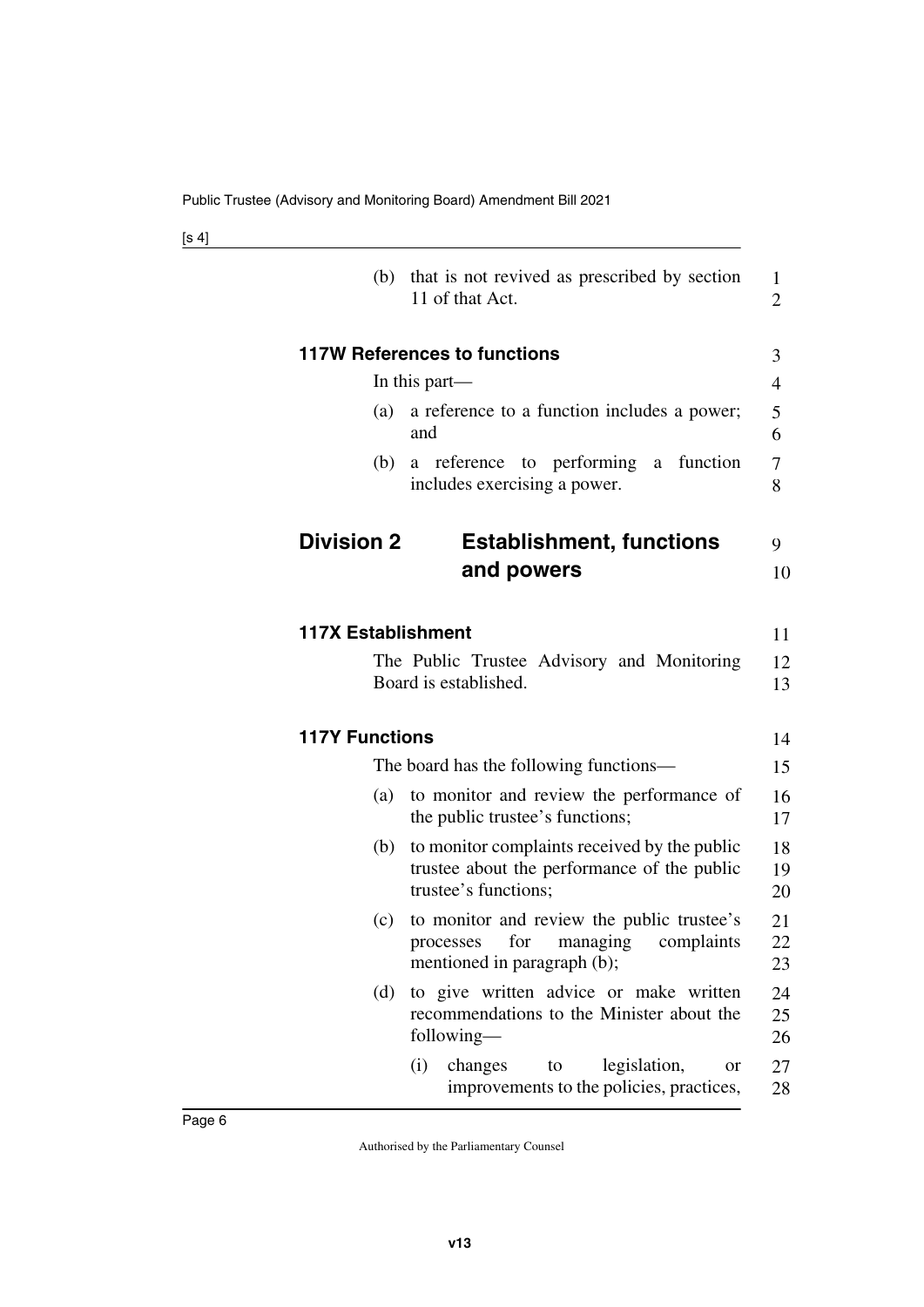<span id="page-8-3"></span><span id="page-8-2"></span><span id="page-8-1"></span><span id="page-8-0"></span>

|                    |          | resources, services or training of the<br>public trustee, to ensure the public<br>trustee can effectively perform<br>its<br>functions;                                                                                          | 1<br>$\overline{2}$<br>3<br>$\overline{4}$ |
|--------------------|----------|---------------------------------------------------------------------------------------------------------------------------------------------------------------------------------------------------------------------------------|--------------------------------------------|
|                    |          | (ii)<br>improvements or enhancements to the<br>performance of the public trustee's<br>functions to promote the interests of<br>the public trustee's clients, particularly<br>clients with impaired decision-making<br>capacity; | 5<br>6<br>7<br>8<br>9<br>10                |
|                    | (e)      | if asked by the Minister, to give written<br>advice or make written recommendations to<br>the Minister about matters relating to the<br>public<br>performance<br><sub>of</sub><br>the<br>trustee's<br>functions;                | 11<br>12<br>13<br>14<br>15                 |
|                    | (f)      | to give advice or make recommendations to<br>the public trustee about matters relating to<br>the performance of the public trustee's<br>functions;                                                                              | 16<br>17<br>18<br>19                       |
|                    | (g)      | another function given to the board under<br>this Act.                                                                                                                                                                          | 20<br>21                                   |
| <b>117Z Powers</b> |          |                                                                                                                                                                                                                                 | 22                                         |
|                    |          | The board may do anything necessary<br><b>or</b><br>convenient to be done in the performance of its<br>functions.                                                                                                               | 23<br>24<br>25                             |
|                    | interest | 117ZA Board must act independently and in public                                                                                                                                                                                | 26<br>27                                   |
| (1)                |          | In performing its functions, the board must act<br>independently and in the public interest.                                                                                                                                    | 28<br>29                                   |
| (2)                |          | Without limiting subsection $(1)$ , the board is not<br>subject to direction by anyone, including the<br>Minister, about how it performs its functions.                                                                         | 30<br>31<br>32                             |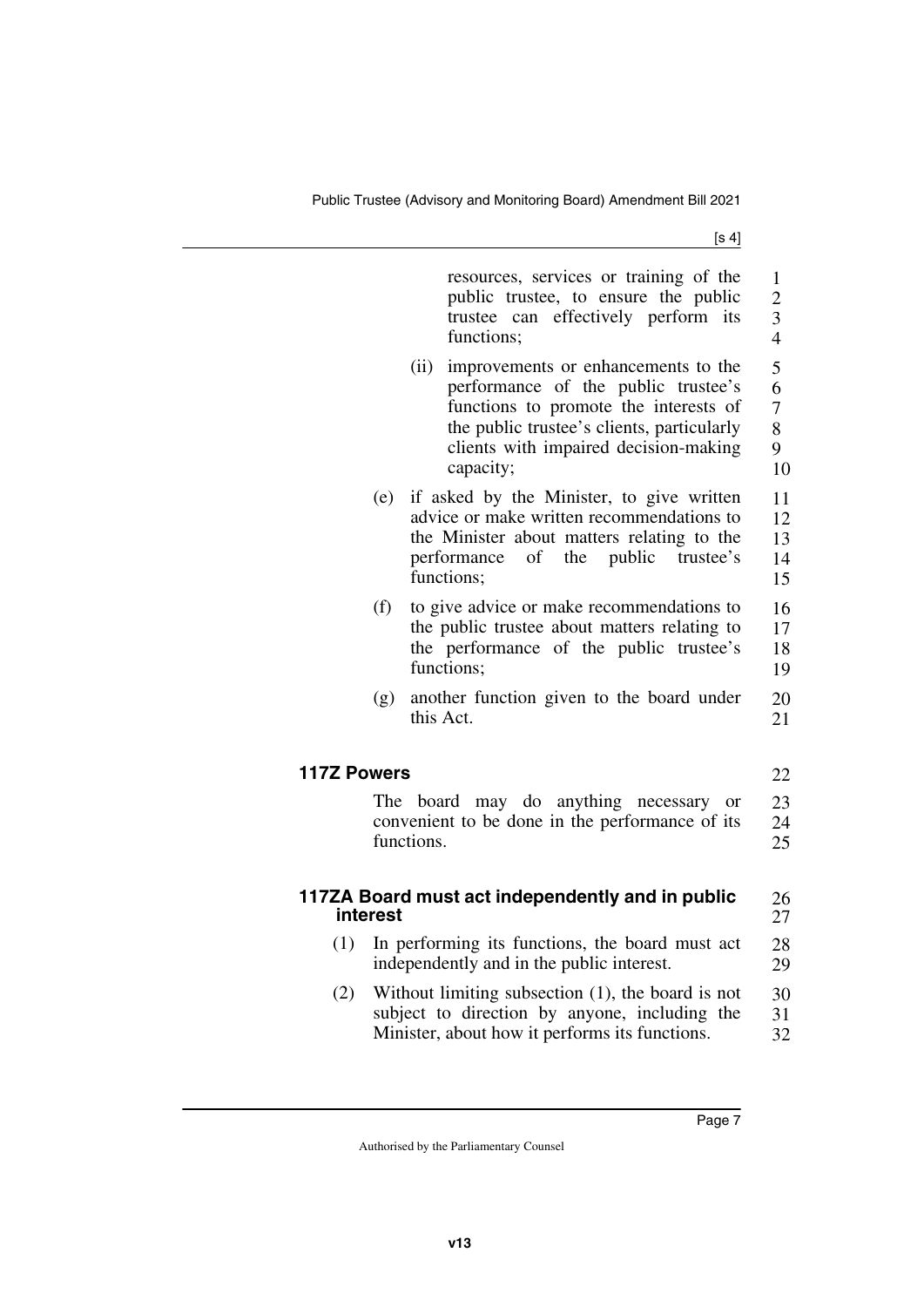<span id="page-9-5"></span><span id="page-9-4"></span><span id="page-9-3"></span><span id="page-9-2"></span><span id="page-9-1"></span><span id="page-9-0"></span>

| <b>Division 3</b> | <b>Membership</b>                                                                                                                                                                                                                                  | $\mathbf{1}$                     |
|-------------------|----------------------------------------------------------------------------------------------------------------------------------------------------------------------------------------------------------------------------------------------------|----------------------------------|
|                   | 117ZB Members of board                                                                                                                                                                                                                             | 2                                |
|                   | The board consists of the following members<br>(each a <b>board member</b> )—                                                                                                                                                                      | 3<br>$\overline{4}$              |
|                   | the permanent board members;<br>(a)                                                                                                                                                                                                                | 5                                |
|                   | the appointed board members.<br>(b)                                                                                                                                                                                                                | 6                                |
|                   | <b>117ZC Permanent board members</b>                                                                                                                                                                                                               | 7                                |
| (1)               | board<br>members<br>the<br>The<br>permanent<br>are<br>following—                                                                                                                                                                                   | 8<br>9                           |
|                   | the chief executive of the department in<br>(a)<br>which this Act is administered or a senior<br>executive nominated by that chief executive;                                                                                                      | 10<br>11<br>12                   |
|                   | the chief executive of the department in<br>(b)<br>which the Financial Accountability Act<br>2009 is administered or a senior executive<br>nominated by that chief executive;                                                                      | 13<br>14<br>15<br>16             |
|                   | the chief executive of the department in<br>(c)<br>which the Disability Services Act 2006 is<br>senior executive<br>administered or<br>a a<br>nominated by that chief executive;                                                                   | 17<br>18<br>19<br>20             |
|                   | the chief executive of the department mainly<br>(d)<br>responsible for seniors or a senior executive<br>nominated by that chief executive;                                                                                                         | 21<br>22<br>23                   |
|                   | the chief executive of the department in<br>(e)<br>which the Aboriginal Cultural Heritage Act<br>2003 and the Torres Strait Islander Cultural<br>Heritage Act 2003 are administered or a<br>senior executive nominated by that chief<br>executive. | 24<br>25<br>26<br>27<br>28<br>29 |
| (2)               | If a chief executive of a department mentioned in<br>subsection (1) may be a permanent board member<br>under more than 1 paragraph in the subsection,                                                                                              | 30<br>31<br>32                   |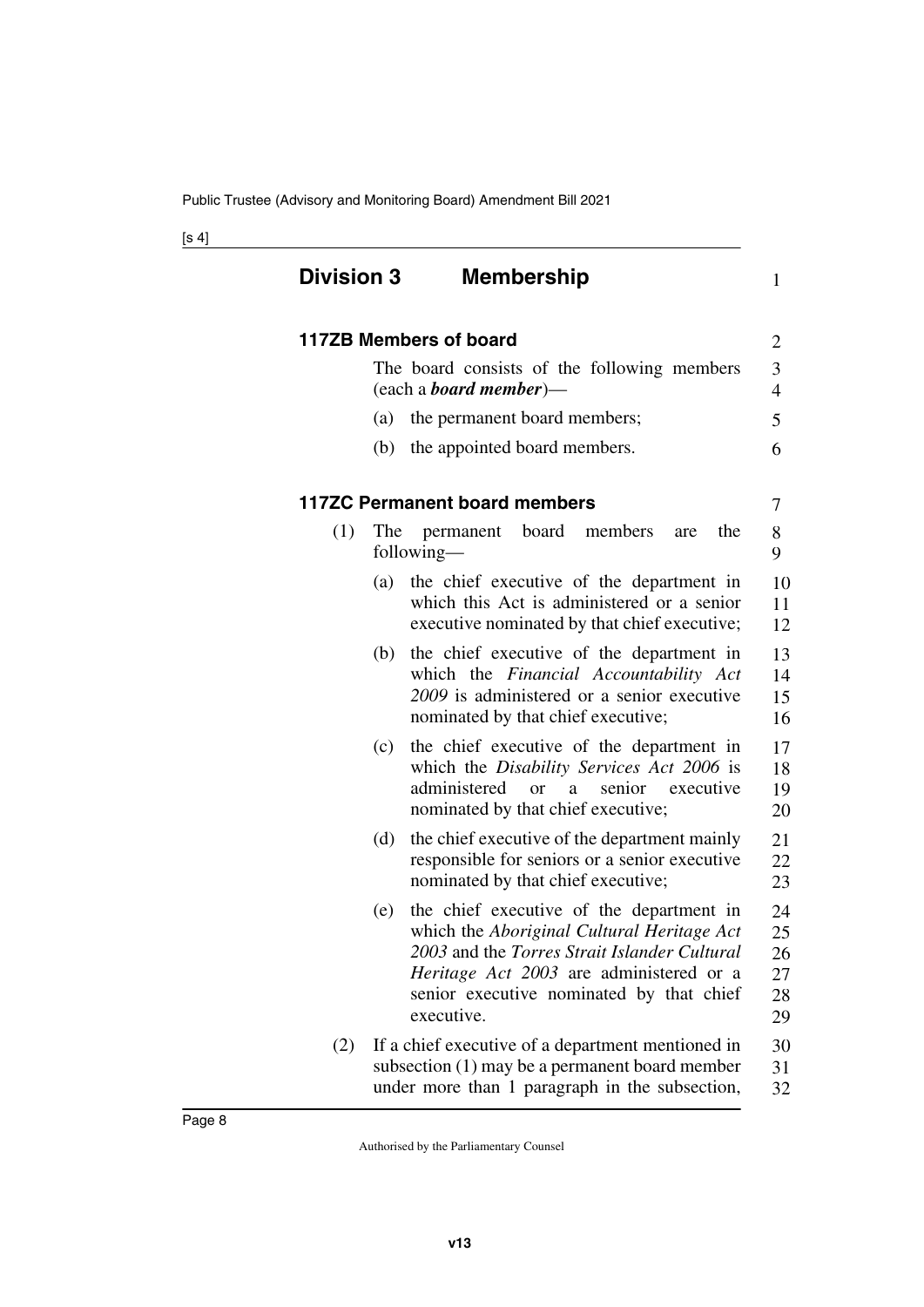<span id="page-10-1"></span><span id="page-10-0"></span>

|     | that chief executive may nominate a senior<br>executive for each paragraph under which that<br>chief executive may be a permanent board<br>member.                                                                                           | $\mathbf{1}$<br>$\overline{c}$<br>3<br>$\overline{4}$ |
|-----|----------------------------------------------------------------------------------------------------------------------------------------------------------------------------------------------------------------------------------------------|-------------------------------------------------------|
| (3) | A senior executive nominated by a chief<br>executive under subsection (1) is a permanent<br>board member for the period decided by that chief<br>executive.                                                                                  | 5<br>6<br>$\boldsymbol{7}$<br>8                       |
|     | <b>117ZD Appointed board members</b>                                                                                                                                                                                                         | 9                                                     |
| (1) | The appointed board members are appointed by<br>the Minister.                                                                                                                                                                                | 10<br>11                                              |
| (2) | The Minister must appoint at least 4, but not more<br>than 5, appointed board members.                                                                                                                                                       | 12<br>13                                              |
| (3) | In appointing the appointed board members, the<br>Minister must ensure that—                                                                                                                                                                 | 14<br>15                                              |
|     | at least 1 appointed board member has<br>(a)<br>knowledge, qualifications<br>skills<br>in<br><sub>or</sub><br>relation to 1 or more of the following—                                                                                        | 16<br>17<br>18                                        |
|     | (i)<br>corporate governance;                                                                                                                                                                                                                 | 19                                                    |
|     | (ii)<br>finance and banking;                                                                                                                                                                                                                 | 20                                                    |
|     | (iii) financial investment;                                                                                                                                                                                                                  | 21                                                    |
|     | (iv) financial services;                                                                                                                                                                                                                     | 22                                                    |
|     | $(v)$ insurance;                                                                                                                                                                                                                             | 23                                                    |
|     | (vi) the management of financial funds,<br>financial risk or trusts; and                                                                                                                                                                     | 24<br>25                                              |
|     | at least 1 appointed board member has<br>(b)<br>knowledge, qualifications or<br>skills<br>in<br>relation to advocacy, services and support<br>for seniors and persons with a disability,<br>including persons with impaired capacity;<br>and | 26<br>27<br>28<br>29<br>30<br>31<br>32                |

33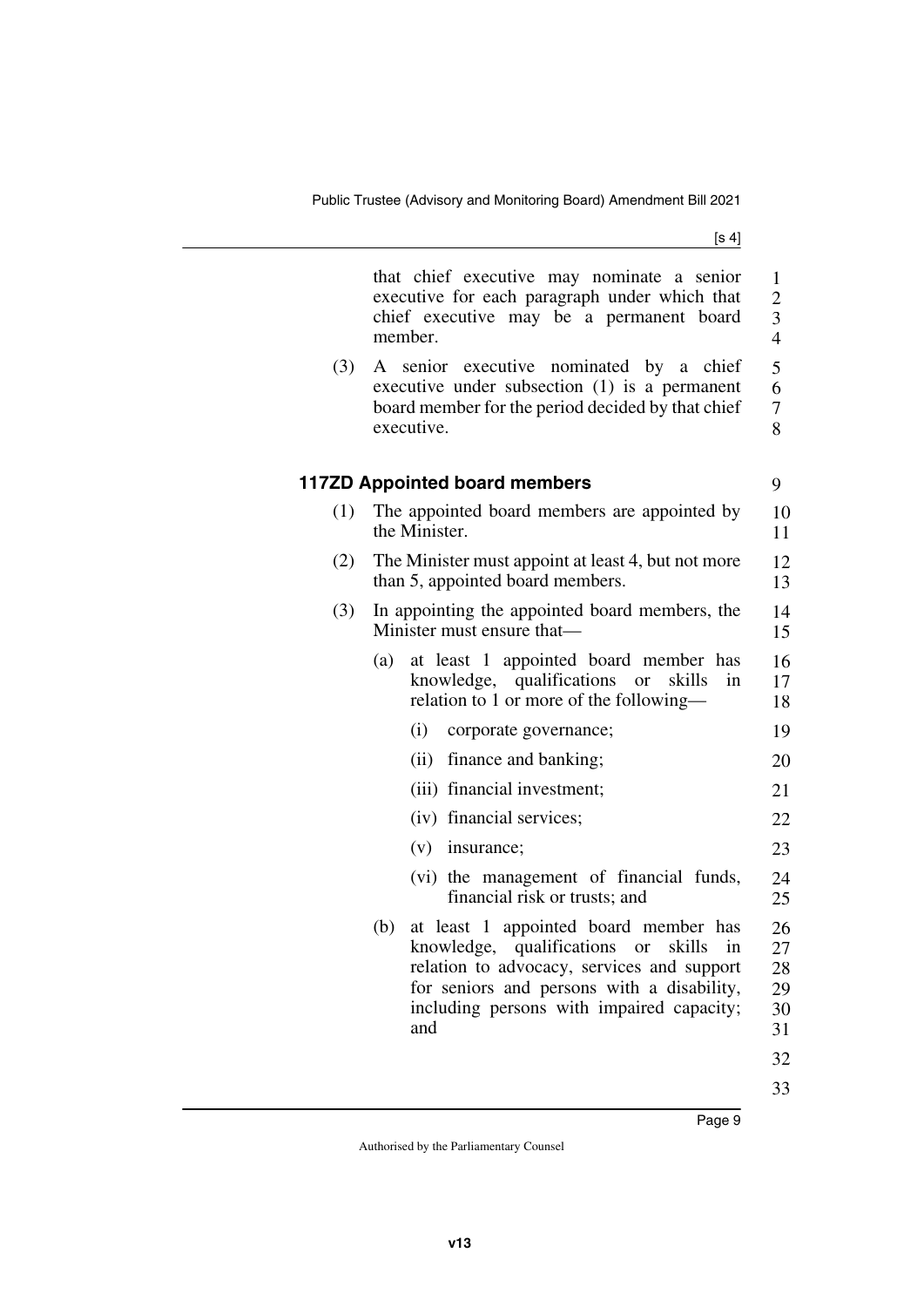<span id="page-11-1"></span><span id="page-11-0"></span>

|     | (c)<br>at least 1 appointed board member has legal<br>knowledge, qualifications or<br>skills<br>in<br>relation to 1 or more of the following-                                         | 1<br>$\overline{c}$<br>3 |
|-----|---------------------------------------------------------------------------------------------------------------------------------------------------------------------------------------|--------------------------|
|     | (i)<br>commercial litigation;                                                                                                                                                         | $\overline{4}$           |
|     | (ii) duties and obligations of trustees;                                                                                                                                              | 5                        |
|     | (iii) powers of attorney;                                                                                                                                                             | 6                        |
|     | (iv) substituted decision-making for adults<br>with impaired capacity;                                                                                                                | 7<br>8                   |
|     | succession law;<br>(v)                                                                                                                                                                | 9                        |
|     | (vi) the principles and rules of equity; and                                                                                                                                          | 10                       |
|     | (d)<br>at least 1 appointed board member has<br>knowledge, qualifications<br>skills<br><b>or</b><br>in<br>relation to human resource management and<br>culture change management; and | 11<br>12<br>13<br>14     |
|     | any other appointed board members have<br>(e)<br>the knowledge, qualifications or skills the<br>Minister considers appropriate.                                                       | 15<br>16<br>17           |
| (4) | Also, the Minister must ensure—                                                                                                                                                       | 18                       |
|     | the appointed board members reflect the<br>(a)<br>diversity of the Queensland community; and                                                                                          | 19<br>20                 |
|     | at least 1 appointed board member is an<br>(b)<br>Aboriginal person or Torres Strait Islander.                                                                                        | 21<br>22                 |
| (5) | The appointed board members are appointed<br>under this Act and not the <i>Public Service Act</i><br>2008.                                                                            | 23<br>24<br>25           |
| (6) | An appointed board member must not be a<br>permanent board member.                                                                                                                    | 26<br>27                 |
|     | <b>117ZE Chairperson</b>                                                                                                                                                              | 28                       |
| (1) | The Minister may appoint an appointed board<br>member to be the chairperson of the board.                                                                                             | 29<br>30                 |
| (2) | An appointed board member may be appointed as<br>the chairperson at the same time the person is                                                                                       | 31<br>32                 |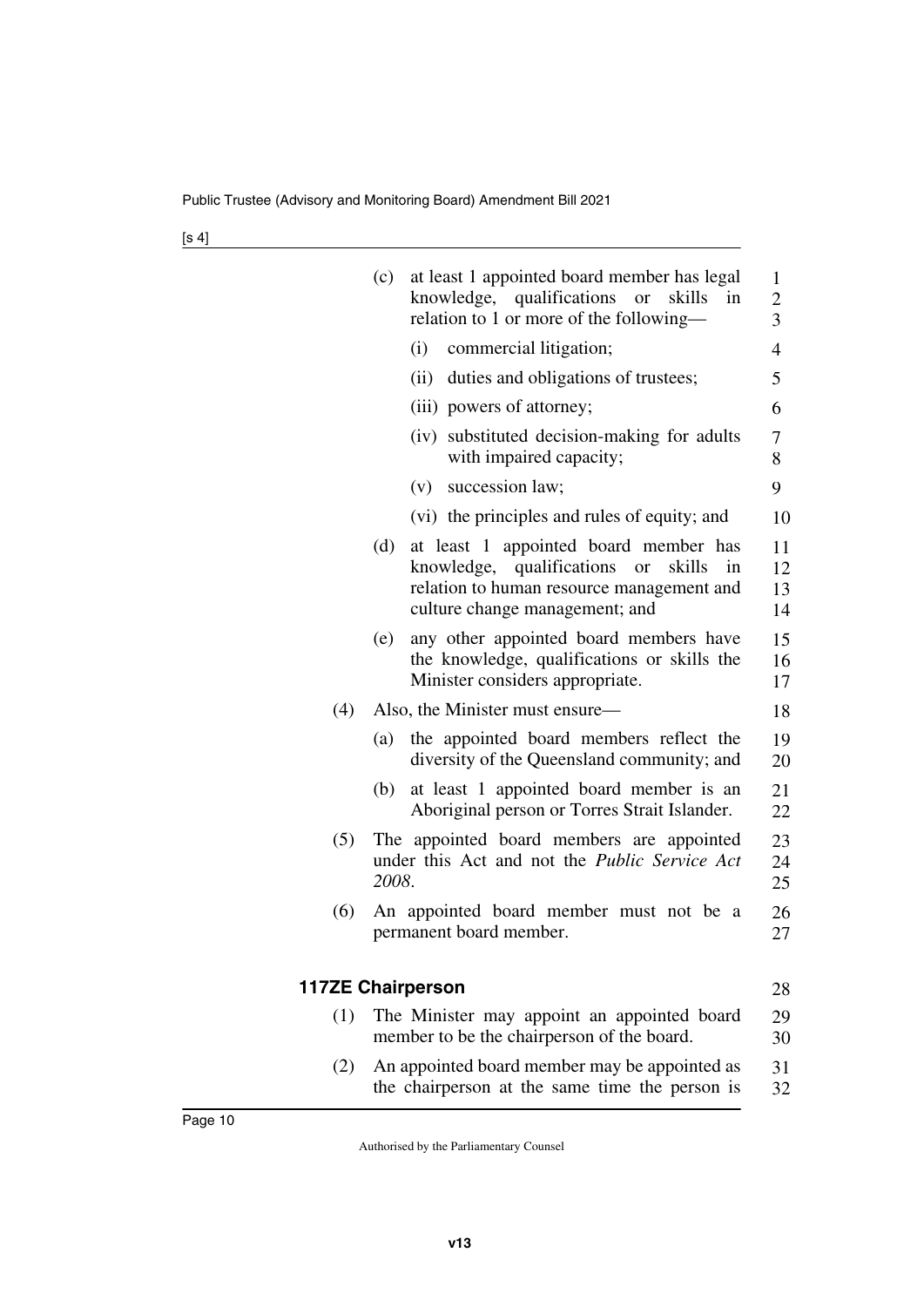$[s_4]$ 

<span id="page-12-3"></span><span id="page-12-2"></span><span id="page-12-1"></span><span id="page-12-0"></span>

|     | appointed as an appointed board member.                                                                     | $\mathbf{1}$        |
|-----|-------------------------------------------------------------------------------------------------------------|---------------------|
| (3) | The chairperson holds office for the term, ending                                                           | $\overline{c}$      |
|     | not later than the person's term of appointment as                                                          | 3                   |
|     | an appointed board member, stated in the person's<br>appointment as chairperson.                            | $\overline{4}$<br>5 |
|     |                                                                                                             |                     |
| (4) | However, a person's appointment as chairperson<br>ends if, during the term of the appointment, the          | 6<br>7              |
|     | person stops being an appointed board member.                                                               | 8                   |
|     |                                                                                                             |                     |
|     | 117ZF Disqualification as appointed board member                                                            | 9                   |
|     | A person is disqualified from becoming<br><b>or</b>                                                         | 10                  |
|     | continuing as an appointed board member if-                                                                 | 11                  |
|     | the person has a conviction, other than a<br>(a)                                                            | 12                  |
|     | spent conviction, for an indictable offence;<br><sub>or</sub>                                               | 13<br>14            |
|     |                                                                                                             |                     |
|     | insolvent<br>(b)<br>the<br>under<br>person<br><i>is</i><br>an<br>administration under the Corporations Act, | 15<br>16            |
|     | section 9; or                                                                                               | 17                  |
|     | the person is disqualified from managing a<br>(c)                                                           | 18                  |
|     | corporation because of the Corporations                                                                     | 19                  |
|     | Act, part 2D.6; or                                                                                          | 20                  |
|     | (d)<br>the person is the public trustee; or                                                                 | 21                  |
|     | the Minister asks for the person's consent to<br>(e)                                                        | 22                  |
|     | make a request under section 117ZK in                                                                       | 23                  |
|     | relation to the person and the person does<br>not consent.                                                  | 24<br>25            |
|     |                                                                                                             |                     |
|     | 117ZG Term of appointment                                                                                   | 26                  |
| (1) | An appointed board member holds office for the                                                              | 27                  |
|     | term, not longer than 3 years, stated in the                                                                | 28                  |
|     | member's instrument of appointment.                                                                         | 29                  |
| (2) | An appointed board member may be reappointed.                                                               | 30                  |
|     |                                                                                                             |                     |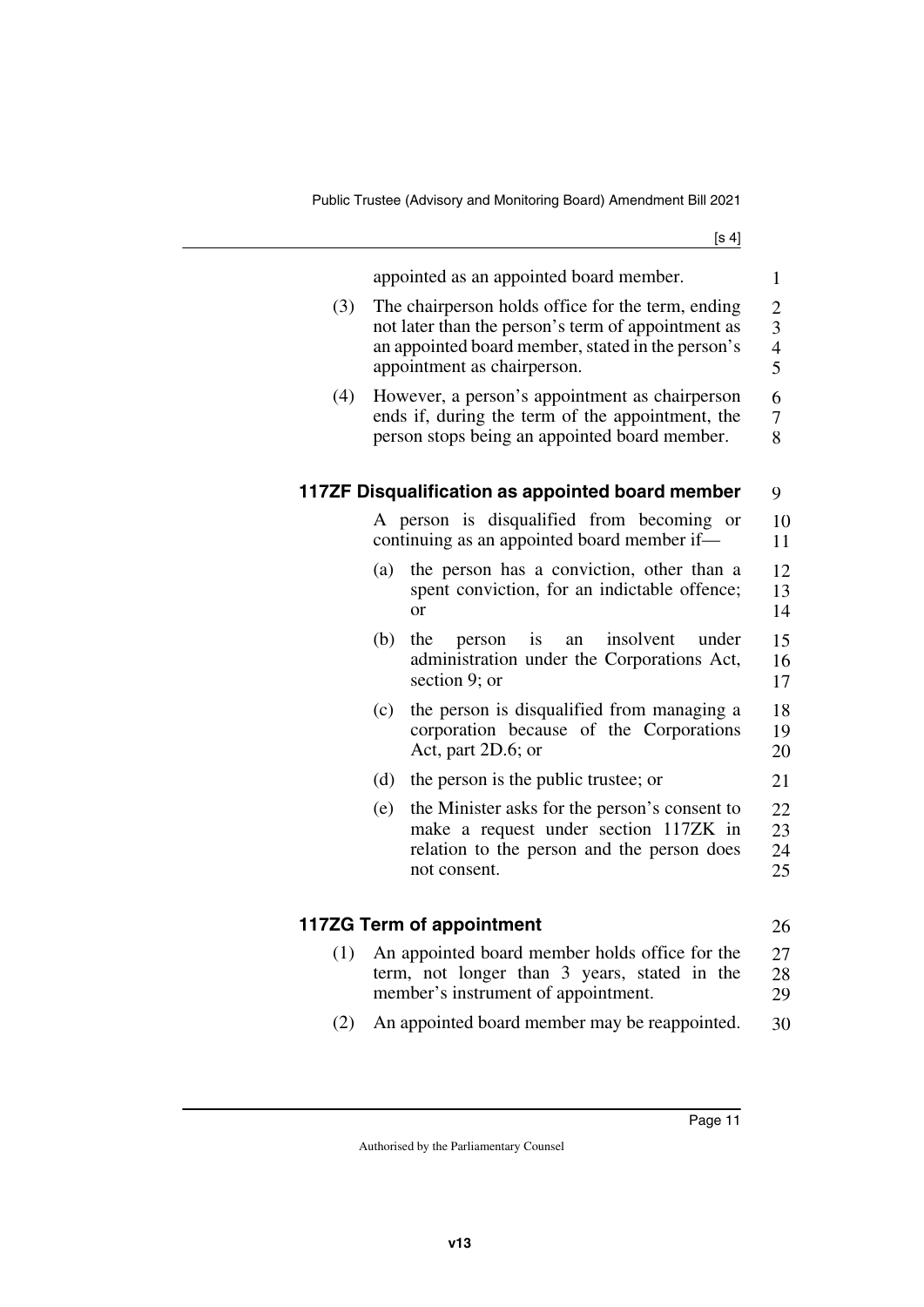<span id="page-13-5"></span><span id="page-13-4"></span><span id="page-13-3"></span><span id="page-13-2"></span><span id="page-13-1"></span><span id="page-13-0"></span>

|     | <b>117ZH Conditions of appointment</b>                                                                                                                                                                                 | $\mathbf{1}$                          |
|-----|------------------------------------------------------------------------------------------------------------------------------------------------------------------------------------------------------------------------|---------------------------------------|
| (1) | An appointed board member is to be paid the<br>remuneration and allowances decided by the<br>Minister.                                                                                                                 | $\overline{c}$<br>3<br>$\overline{4}$ |
| (2) | However, an appointed board member who is a<br>State employee under the Public Service Act<br>$2008$ , section $26B(4)$ is not entitled to be paid<br>remuneration for holding office as an appointed<br>board member. | 5<br>6<br>7<br>8<br>9                 |
| (3) | For matters not provided for by this Act, an<br>appointed board member holds office on the terms<br>and conditions decided by the Minister.                                                                            | 10<br>11<br>12                        |
|     | 117ZI Appointed board members must disclose<br>particular matters                                                                                                                                                      | 13<br>14                              |
| (1) | This section applies in relation to a person who is<br>an appointed board member if, during the term of<br>the person's appointment, the person—                                                                       | 15<br>16<br>17                        |
|     | becomes an insolvent under administration<br>(a)<br>under the Corporations Act, section 9; or                                                                                                                          | 18<br>19                              |
|     | is disqualified from managing a corporation<br>(b)<br>because of the Corporations Act, part 2D.6.                                                                                                                      | 20<br>21                              |
| (2) | The person must, unless the person has a<br>reasonable excuse, immediately give written<br>notice of the insolvency or disqualification to the<br>Minister.                                                            | 22<br>23<br>24<br>25                  |
|     | Maximum penalty—100 penalty units.                                                                                                                                                                                     | 26                                    |
|     | 117ZJ Vacancy in office                                                                                                                                                                                                | 27                                    |
| (1) | An appointed board member's office becomes<br>vacant if the member-                                                                                                                                                    | 28<br>29                              |
|     | completes the member's term of office and<br>(a)<br>is not reappointed; or                                                                                                                                             | 30<br>31                              |
|     |                                                                                                                                                                                                                        |                                       |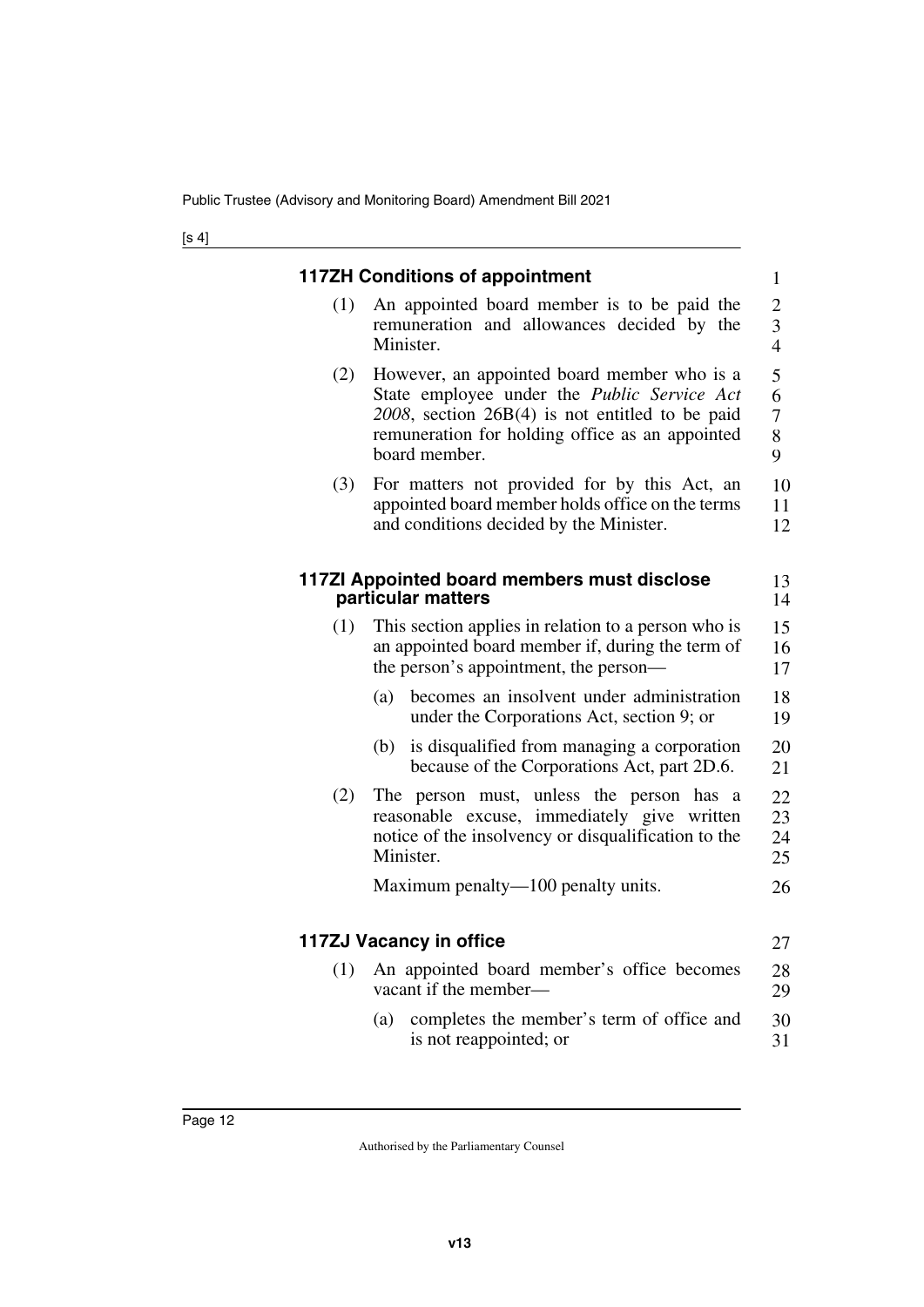<span id="page-14-2"></span><span id="page-14-1"></span><span id="page-14-0"></span>

|                   | resigns from office by signed notice given to<br>(b)<br>the Minister; or                                                                                                                                                         | 1<br>$\overline{2}$        |
|-------------------|----------------------------------------------------------------------------------------------------------------------------------------------------------------------------------------------------------------------------------|----------------------------|
|                   | becomes disqualified from continuing as an<br>(c)<br>appointed board member under section<br>117ZF; or                                                                                                                           | 3<br>$\overline{4}$<br>5   |
|                   | from 3 consecutive<br>(d)<br>absent<br>board<br>$\overline{1}S$<br>meetings—                                                                                                                                                     | 6<br>7                     |
|                   | without the board's permission; and<br>(i)                                                                                                                                                                                       | 8                          |
|                   | without reasonable excuse; or<br>(ii)                                                                                                                                                                                            | 9                          |
|                   | is removed from office by the Minister<br>(e)<br>under subsection $(2)$ .                                                                                                                                                        | 10<br>11                   |
| (2)               | The Minister may, by written notice given to an<br>appointed board member, terminate the member's<br>appointment if the Minister is satisfied the<br>member is incapable of satisfactorily performing<br>the member's functions. | 12<br>13<br>14<br>15<br>16 |
| <b>Division 4</b> | <b>Criminal history</b>                                                                                                                                                                                                          | 17                         |
|                   | information                                                                                                                                                                                                                      | 18                         |
|                   | 117ZK Minister may request criminal history<br>reports                                                                                                                                                                           | 19<br>20                   |
| (1)               | To decide if a person is disqualified from<br>becoming or continuing as an appointed board<br>member under section 117ZF(a), the Minister<br>may ask the commissioner of the police service<br>$for-$                            | 21<br>22<br>23<br>24<br>25 |
|                   | (a) a written report about the criminal history of<br>the person; and                                                                                                                                                            | 26<br>27                   |
|                   | a brief description of the circumstances of a<br>(b)<br>mentioned<br>in<br>the<br>conviction<br>criminal<br>history.                                                                                                             | 28<br>29<br>30             |
| (2)               | However, the Minister may make the request only<br>if the person has given the Minister written                                                                                                                                  | 31<br>32                   |

<span id="page-14-3"></span>Page 13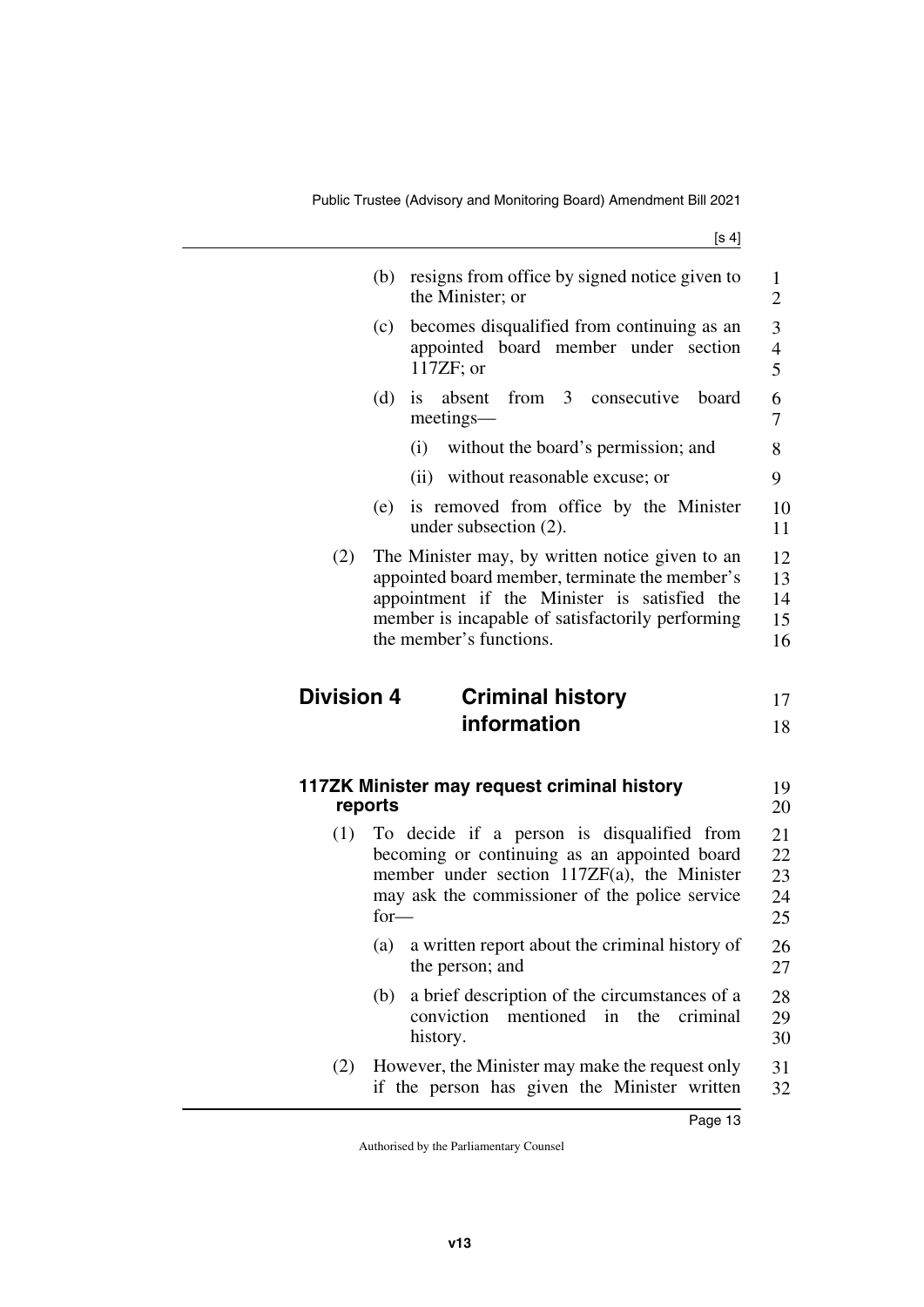| ۰.<br>v |  |
|---------|--|
|---------|--|

<span id="page-15-3"></span><span id="page-15-2"></span><span id="page-15-1"></span><span id="page-15-0"></span>

|     | consent for the request.                                                                                                                                                                                | $\mathbf{1}$         |
|-----|---------------------------------------------------------------------------------------------------------------------------------------------------------------------------------------------------------|----------------------|
| (3) | The commissioner of the police service must<br>comply with the request.                                                                                                                                 | 2<br>3               |
| (4) | However, the duty to comply applies only to<br>the<br>possession<br>information<br>in<br>of the<br>commissioner of the police service or to which the<br>commissioner of the police service has access. | 4<br>5<br>6<br>7     |
| (5) | In this section-                                                                                                                                                                                        | 8                    |
|     | <i>criminal history</i> , for a person, means the person's<br>criminal history as defined under the Criminal<br>Law (Rehabilitation of Offenders) Act 1986, other<br>than spent convictions.            | 9<br>10<br>11<br>12  |
|     | 117ZL New convictions must be disclosed                                                                                                                                                                 | 13                   |
| (1) | This section applies if a person who is an<br>appointed board member is convicted of an<br>indictable offence during the term of the person's<br>appointment.                                           | 14<br>15<br>16<br>17 |
| (2) | The person must, unless the person has a<br>reasonable excuse, immediately give written<br>notice of the conviction to the Minister.                                                                    | 18<br>19<br>20       |
|     | Maximum penalty—100 penalty units.                                                                                                                                                                      | 21                   |
| (3) | The<br>notice<br>include<br>the<br>following<br>must<br>information-                                                                                                                                    | 22<br>23             |
|     | the existence of the conviction;<br>(a)                                                                                                                                                                 | 24                   |
|     | (b) when the offence was committed;                                                                                                                                                                     | 25                   |
|     | details adequate to identify the offence;<br>(c)                                                                                                                                                        | 26                   |
|     | (d) the sentence imposed on the person.                                                                                                                                                                 | 27                   |
|     | 117ZM Confidentiality of criminal history<br>information                                                                                                                                                | 28<br>29             |
| (1) | This section applies to a person who-                                                                                                                                                                   | 30                   |
|     | is or has been-<br>(a)                                                                                                                                                                                  | 31                   |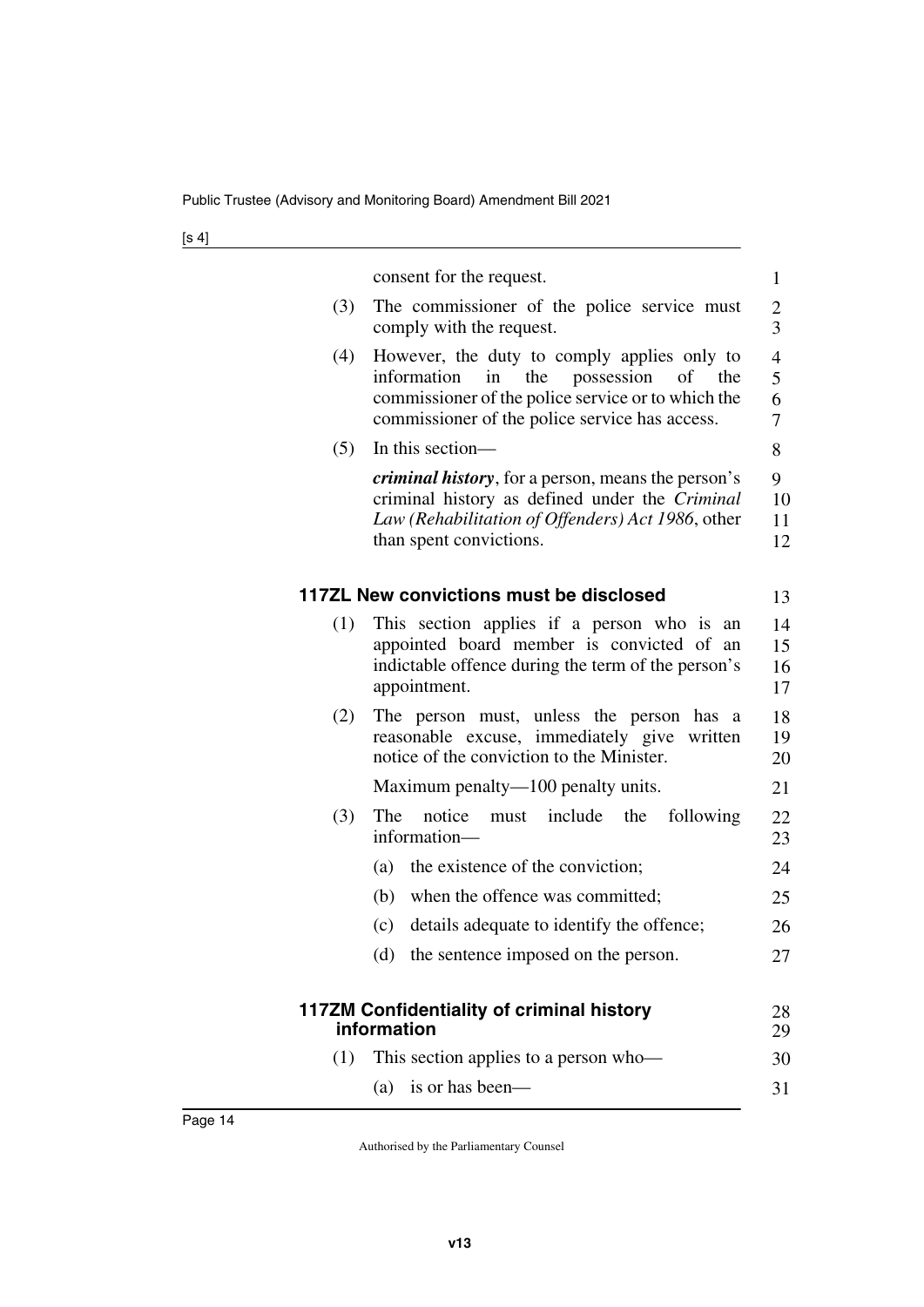|     | (i) the Minister; or                                                                                                | 1                                                                                                                                                                                                                                                                                                                                                                                                                                                                                                                                                                                                                                                                                                 |
|-----|---------------------------------------------------------------------------------------------------------------------|---------------------------------------------------------------------------------------------------------------------------------------------------------------------------------------------------------------------------------------------------------------------------------------------------------------------------------------------------------------------------------------------------------------------------------------------------------------------------------------------------------------------------------------------------------------------------------------------------------------------------------------------------------------------------------------------------|
|     | (ii)<br>a board member; or                                                                                          | 2                                                                                                                                                                                                                                                                                                                                                                                                                                                                                                                                                                                                                                                                                                 |
|     | (iii) a public service employee performing<br>functions under or relating to the<br>administration of this Act; and | 3<br>4<br>5                                                                                                                                                                                                                                                                                                                                                                                                                                                                                                                                                                                                                                                                                       |
|     | to criminal history information.                                                                                    | 6<br>7                                                                                                                                                                                                                                                                                                                                                                                                                                                                                                                                                                                                                                                                                            |
|     | the                                                                                                                 | 8<br>9<br>10                                                                                                                                                                                                                                                                                                                                                                                                                                                                                                                                                                                                                                                                                      |
|     |                                                                                                                     | 11                                                                                                                                                                                                                                                                                                                                                                                                                                                                                                                                                                                                                                                                                                |
|     |                                                                                                                     | 12<br>13                                                                                                                                                                                                                                                                                                                                                                                                                                                                                                                                                                                                                                                                                          |
| (a) | to the extent the disclosure or use is—                                                                             | 14                                                                                                                                                                                                                                                                                                                                                                                                                                                                                                                                                                                                                                                                                                |
|     | (i)<br>necessary to perform the person's<br>functions under or relating to this part;<br><sub>or</sub>              | 15<br>16<br>17                                                                                                                                                                                                                                                                                                                                                                                                                                                                                                                                                                                                                                                                                    |
|     | otherwise required or permitted under<br>(ii)<br>this Act or another law; or                                        | 18<br>19                                                                                                                                                                                                                                                                                                                                                                                                                                                                                                                                                                                                                                                                                          |
| (b) | with the consent of the person to whom the<br>criminal history information relates.                                 | 20<br>21                                                                                                                                                                                                                                                                                                                                                                                                                                                                                                                                                                                                                                                                                          |
|     |                                                                                                                     | 22<br>23<br>24<br>25<br>26<br>27                                                                                                                                                                                                                                                                                                                                                                                                                                                                                                                                                                                                                                                                  |
|     |                                                                                                                     | 28                                                                                                                                                                                                                                                                                                                                                                                                                                                                                                                                                                                                                                                                                                |
|     |                                                                                                                     | 29<br>30                                                                                                                                                                                                                                                                                                                                                                                                                                                                                                                                                                                                                                                                                          |
| (a) | a report given to the Minister under section<br>$117ZK$ ; or                                                        | 31<br>32                                                                                                                                                                                                                                                                                                                                                                                                                                                                                                                                                                                                                                                                                          |
| (b) | a notice given to the Minister under section<br>117ZL.                                                              | 33<br>34                                                                                                                                                                                                                                                                                                                                                                                                                                                                                                                                                                                                                                                                                          |
|     |                                                                                                                     | (b) in that capacity, has acquired or has access<br>The person must not disclose the criminal history<br>information to anyone else, or use<br>information, other than under this section.<br>Maximum penalty—100 penalty units.<br>The person may disclose or use the criminal<br>history information—<br>A person who possesses a report given to the<br>Minister under section 117ZK or a notice given to<br>the Minister under section 117ZL must ensure the<br>report or notice is destroyed as soon as practicable<br>after it is no longer needed for the purpose for<br>which it was given.<br>In this section-<br><i>criminal history information</i> means information<br>contained in- |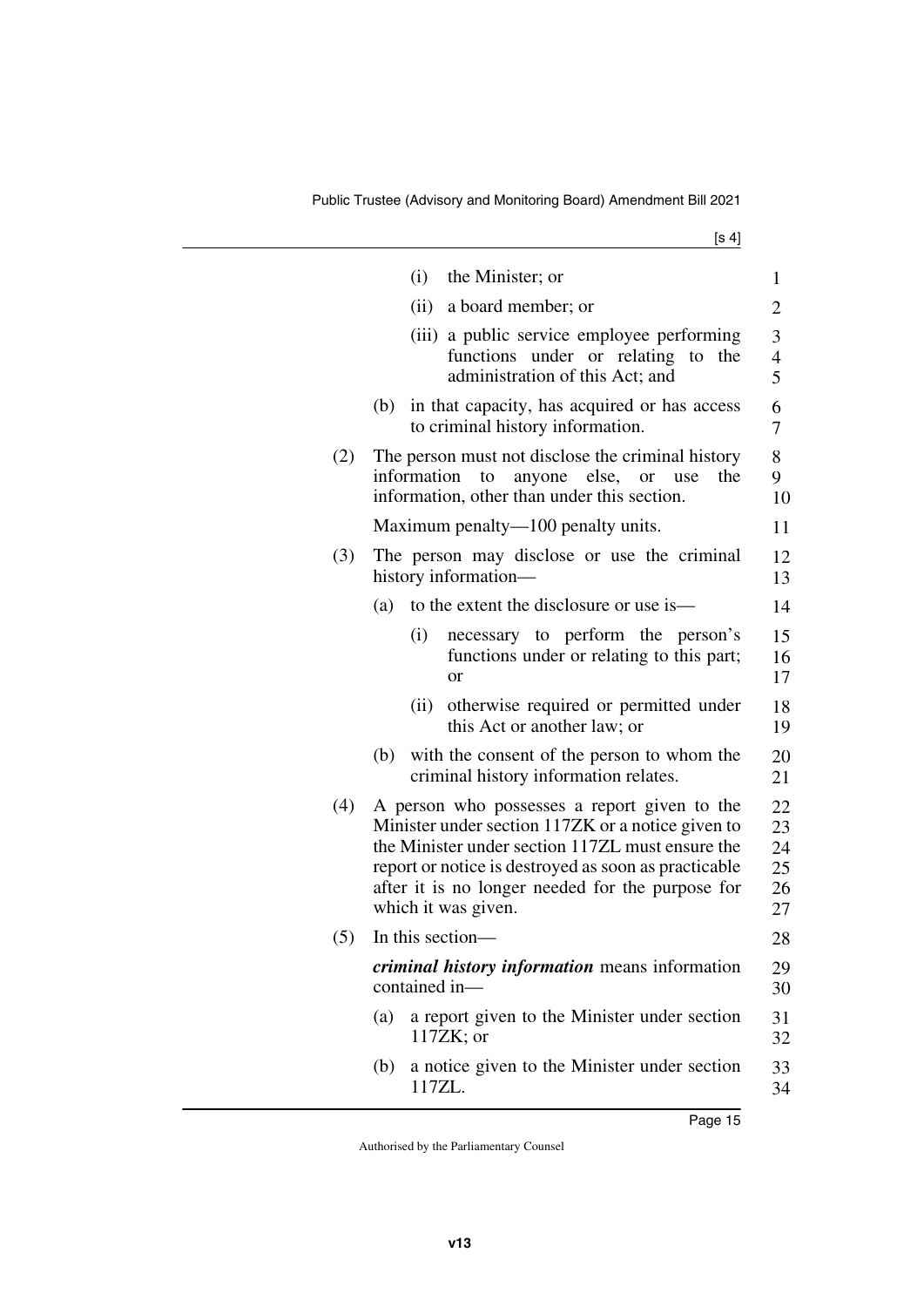<span id="page-17-5"></span><span id="page-17-4"></span><span id="page-17-3"></span><span id="page-17-2"></span><span id="page-17-1"></span><span id="page-17-0"></span>

|                   | <i>disclose</i> includes give access to.                                                                                                                                                                                                         | $\mathbf{1}$                       |
|-------------------|--------------------------------------------------------------------------------------------------------------------------------------------------------------------------------------------------------------------------------------------------|------------------------------------|
| <b>Division 5</b> | <b>Board meetings</b>                                                                                                                                                                                                                            | $\overline{2}$                     |
|                   | <b>117ZN Conduct of business</b>                                                                                                                                                                                                                 | 3                                  |
|                   | Subject to this division, the board may conduct its<br>business, including its board meetings, in the way<br>it considers appropriate.                                                                                                           | $\overline{\mathcal{A}}$<br>5<br>6 |
|                   | 117ZO Board meetings generally                                                                                                                                                                                                                   | 7                                  |
| (1)               | The chairperson may convene a meeting of board<br>members (a <b>board</b> meeting) as often as is<br>necessary for the performance of the board's<br>functions.                                                                                  | 8<br>9<br>10<br>11                 |
| (2)               | However, the chairperson must convene a board<br>meeting at least 3 times each year.                                                                                                                                                             | 12<br>13                           |
| (3)               | The board may hold board meetings, or allow<br>board members to take part in board meetings, by<br>any technology allowing<br>using<br>reasonably<br>contemporaneous and continuous communication<br>between persons taking part in the meeting. | 14<br>15<br>16<br>17<br>18         |
| (4)               | A board member who takes part in a board<br>meeting under subsection (3) is taken to be<br>present at the meeting.                                                                                                                               | 19<br>20<br>21                     |
| (5)               | A question at a board meeting is to be decided by<br>a majority of votes of the board members present<br>at the meeting and able to vote on the question.                                                                                        | 22<br>23<br>24                     |
| (6)               | If the votes are equal, the board member presiding<br>has a casting vote.                                                                                                                                                                        | 25<br>26                           |
| (7)               | A resolution is a valid resolution of the board,<br>even though it is not passed at a board meeting,<br>$if$ —                                                                                                                                   | 27<br>28<br>29                     |
|                   | at least half of the board members give<br>(a)<br>written agreement to the resolution; and                                                                                                                                                       | 30<br>31                           |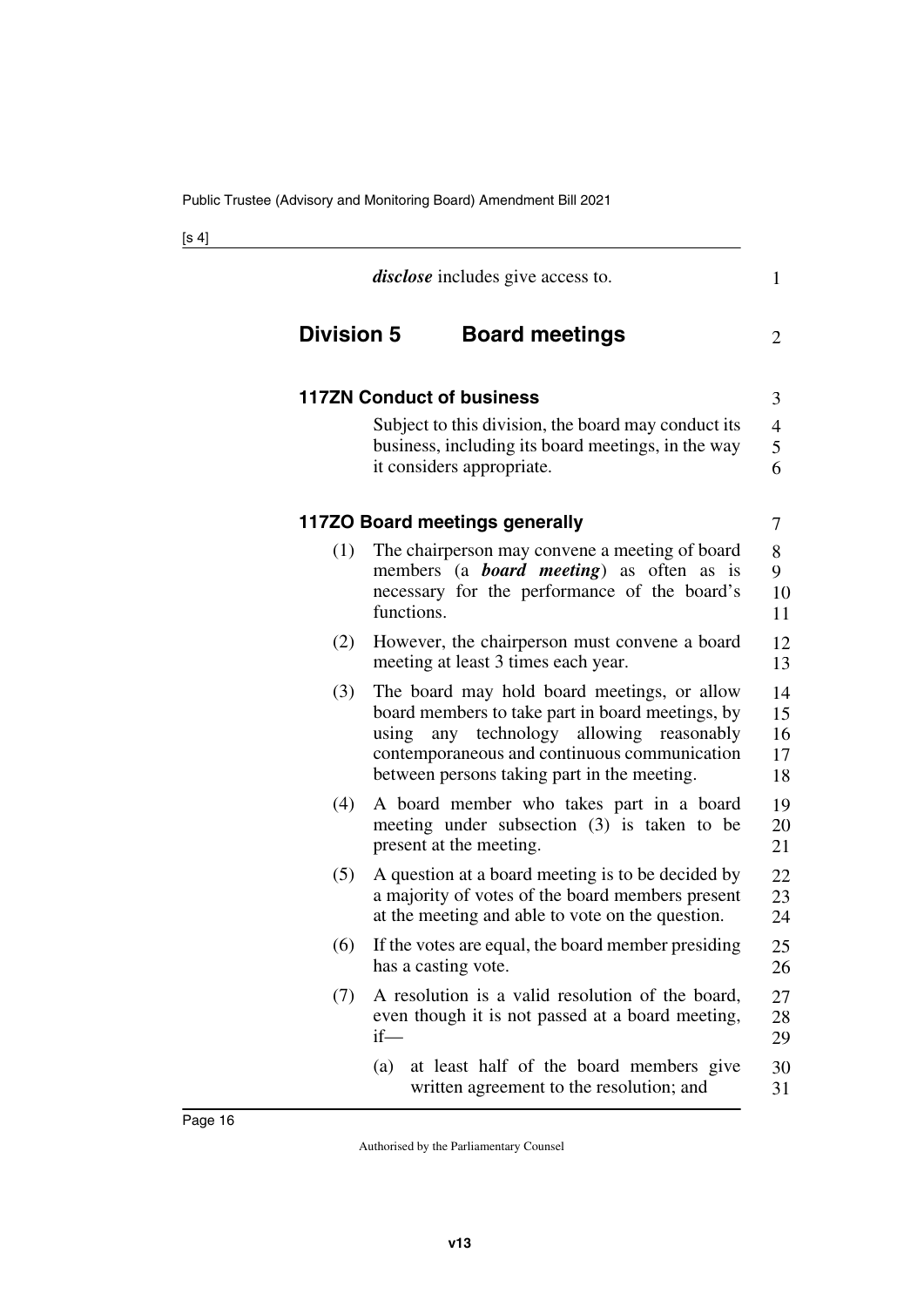<span id="page-18-5"></span><span id="page-18-4"></span><span id="page-18-3"></span><span id="page-18-2"></span><span id="page-18-1"></span><span id="page-18-0"></span>

|     | notice of the resolution is given under<br>(b)<br>procedures approved by the board.                                                                                  | 1<br>$\overline{2}$                   |
|-----|----------------------------------------------------------------------------------------------------------------------------------------------------------------------|---------------------------------------|
| (8) | The board may invite a person to attend a board<br>meeting for the purpose of advising or informing<br>the board on any matter.                                      | 3<br>$\overline{4}$<br>$\overline{5}$ |
|     | 117ZP Minutes and other records                                                                                                                                      | 6                                     |
|     | The board must keep—                                                                                                                                                 | 7                                     |
|     | minutes of its board meetings; and<br>(a)                                                                                                                            | 8                                     |
|     | a record of its decisions and resolutions.<br>(b)                                                                                                                    | 9                                     |
|     | 117ZQ Quorum                                                                                                                                                         | 10                                    |
|     | A quorum for a board meeting is at least half of<br>the board members, including at least 3 appointed<br>board members.                                              | 11<br>12<br>13                        |
|     | 117ZR Presiding at board meetings                                                                                                                                    | 14                                    |
| (1) | The chairperson is to preside at all board meetings<br>at which the chairperson is present.                                                                          | 15<br>16                              |
| (2) | If the chairperson is not present at a board<br>meeting, the board member chosen by the<br>members present is to preside.                                            | 17<br>18<br>19                        |
|     | <b>117ZS Disclosure of interests</b>                                                                                                                                 | 20                                    |
| (1) | This section applies if—                                                                                                                                             | 21                                    |
|     | a board member has a direct or indirect<br>(a)<br>financial or other interest in a matter being<br>considered, or about to be considered, at a<br>board meeting; and | 22<br>23<br>24<br>25                  |
|     | the interest could conflict with the proper<br>(b)<br>performance of the member's duties about<br>the consideration of the matter.                                   | 26<br>27<br>28                        |
|     |                                                                                                                                                                      |                                       |

<span id="page-18-7"></span><span id="page-18-6"></span>(2) As soon as practicable after the relevant facts 29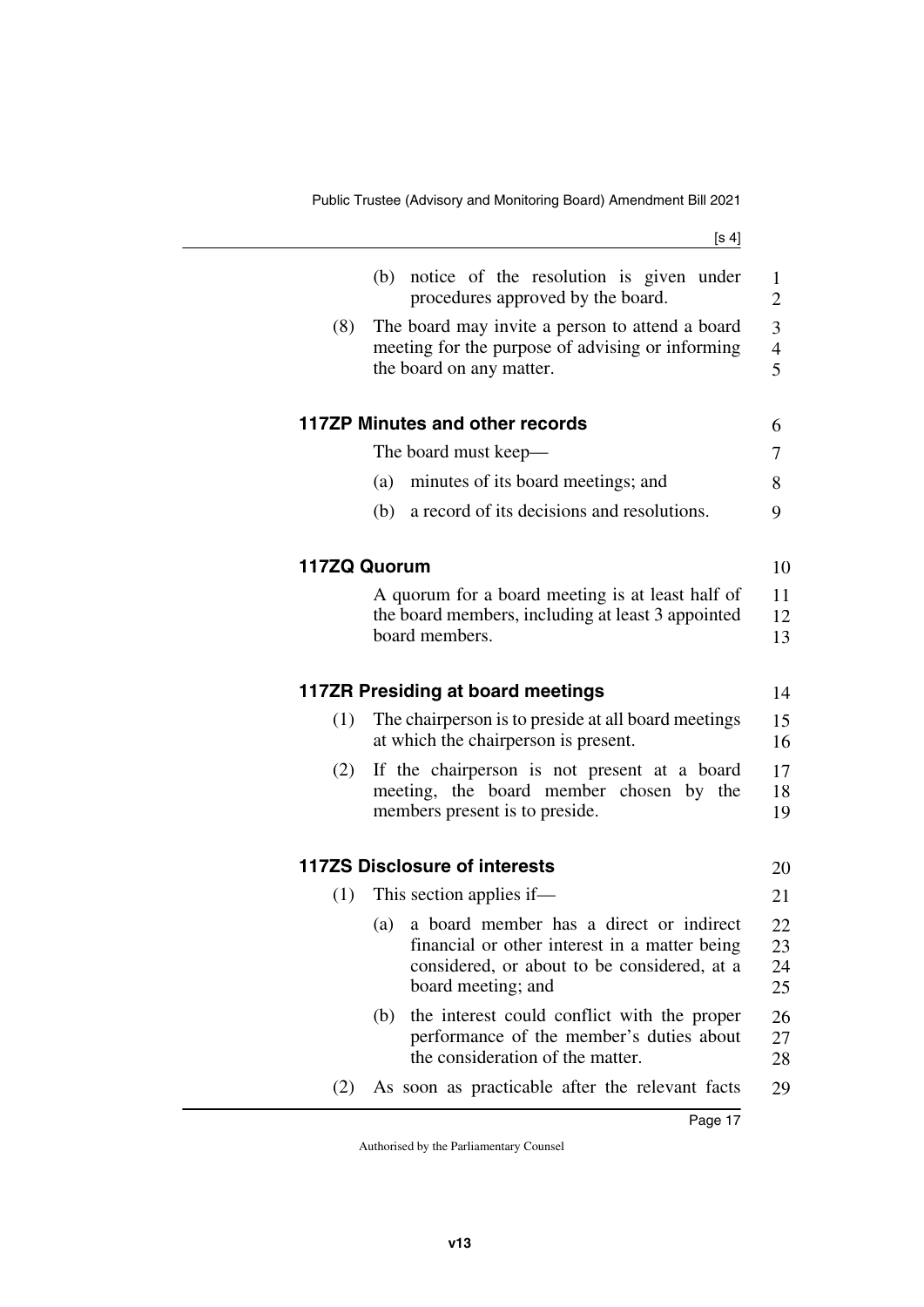<span id="page-19-1"></span>

<span id="page-19-3"></span><span id="page-19-2"></span><span id="page-19-0"></span>

|                   | come to the board member's knowledge, the<br>member must disclose the nature of the interest at<br>a board meeting.                                                       | 1<br>$\overline{c}$<br>$\overline{3}$ |
|-------------------|---------------------------------------------------------------------------------------------------------------------------------------------------------------------------|---------------------------------------|
| (3)               | Particulars of the disclosure must be recorded by<br>the board in a register of interests kept for the<br>purpose.                                                        | $\overline{4}$<br>5<br>6              |
| (4)               | Unless the board directs otherwise, the board<br>member must not—                                                                                                         | $\tau$<br>8                           |
|                   | be present when the board considers the<br>(a)<br>matter; or                                                                                                              | 9<br>10                               |
|                   | take part in a decision of the board about the<br>(b)<br>matter.                                                                                                          | 11<br>12                              |
| (5)               | The board member must not be present when the<br>board is considering whether to give a direction<br>under subsection $(4)$ .                                             | 13<br>14<br>15                        |
| (6)               | A contravention of this section does not invalidate<br>a decision of the board.                                                                                           | 16<br>17                              |
| (7)               | However, the board must reconsider a decision it<br>has made about a matter if the board becomes<br>aware that-                                                           | 18<br>19<br>20                        |
|                   | a board member contravened subsection<br>(a)<br>relation<br>(4)(a)<br>the<br>board's<br>in<br>to<br>consideration of the matter before the board<br>made the decision; or | 21<br>22<br>23<br>24                  |
|                   | a board member contravened subsection<br>(b)<br>$(4)(b)$ in relation to the decision.                                                                                     | 25<br>26                              |
| <b>Division 6</b> | <b>Miscellaneous</b>                                                                                                                                                      | 27                                    |
|                   | 117ZT Board may request or receive information<br>from public trustee                                                                                                     | 28<br>29                              |
| (1)               | For performing the board's functions, the board<br>may, by written notice, ask the public trustee to<br>give the board information, including personal                    | 30<br>31<br>32                        |
| Page 18           |                                                                                                                                                                           |                                       |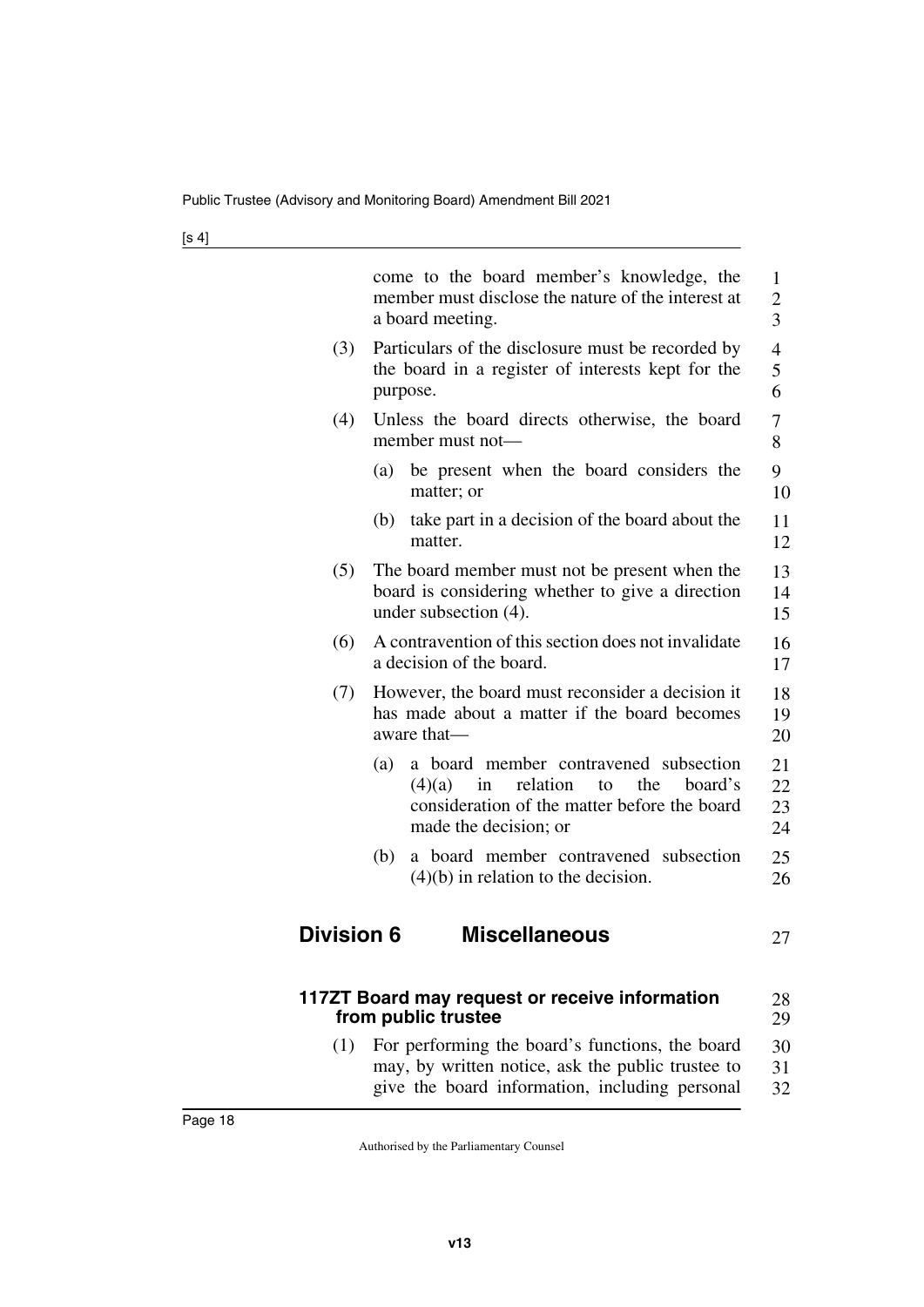<span id="page-20-3"></span><span id="page-20-2"></span><span id="page-20-1"></span><span id="page-20-0"></span>

|     | information, about the performance of the public                                                                                                                                                                                                     | 1                                  |
|-----|------------------------------------------------------------------------------------------------------------------------------------------------------------------------------------------------------------------------------------------------------|------------------------------------|
|     | trustee's functions.                                                                                                                                                                                                                                 | $\overline{2}$                     |
| (2) | The public trustee must comply with a request<br>under subsection $(1)$ .                                                                                                                                                                            | 3<br>$\overline{4}$                |
| (3) | The public trustee may give information,<br>including personal information, to the board on<br>the public trustee's own initiative if the public<br>trustee is satisfied the information will help the<br>board in the performance of its functions. | 5<br>6<br>$\overline{7}$<br>8<br>9 |
|     | 117ZU Advice and recommendations to Minister<br>not to include personal information                                                                                                                                                                  | 10<br>11                           |
| (1) | This section applies if the board gives advice or<br>makes a recommendation to the Minister under<br>this part.                                                                                                                                      | 12<br>13<br>14                     |
| (2) | The advice or recommendation must be prepared<br>in a way that does not disclose personal<br>information.                                                                                                                                            | 15<br>16<br>17                     |
|     | 117ZV Consultation before advice given or<br>recommendations made to Minister                                                                                                                                                                        | 18<br>19                           |
| (1) | The board must not give advice or make a<br>recommendation to the Minister under this part<br>without first giving the public trustee—                                                                                                               | 20<br>21<br>22                     |
|     | advice<br>(a)<br>written<br>notice<br>of<br>the<br><sub>or</sub><br>recommendation; and                                                                                                                                                              | 23<br>24                           |
|     | a reasonable opportunity, of at least 30 days,<br>(b)<br>to make a submission about the advice or<br>recommendation.                                                                                                                                 | 25<br>26<br>27                     |
| (2) | If the public trustee makes a submission under<br>subsection (1), the board must—                                                                                                                                                                    | 28<br>29                           |
|     | (a)<br>have regard to the submission before<br>finalising the advice or recommendation;<br>and                                                                                                                                                       | 30<br>31<br>32                     |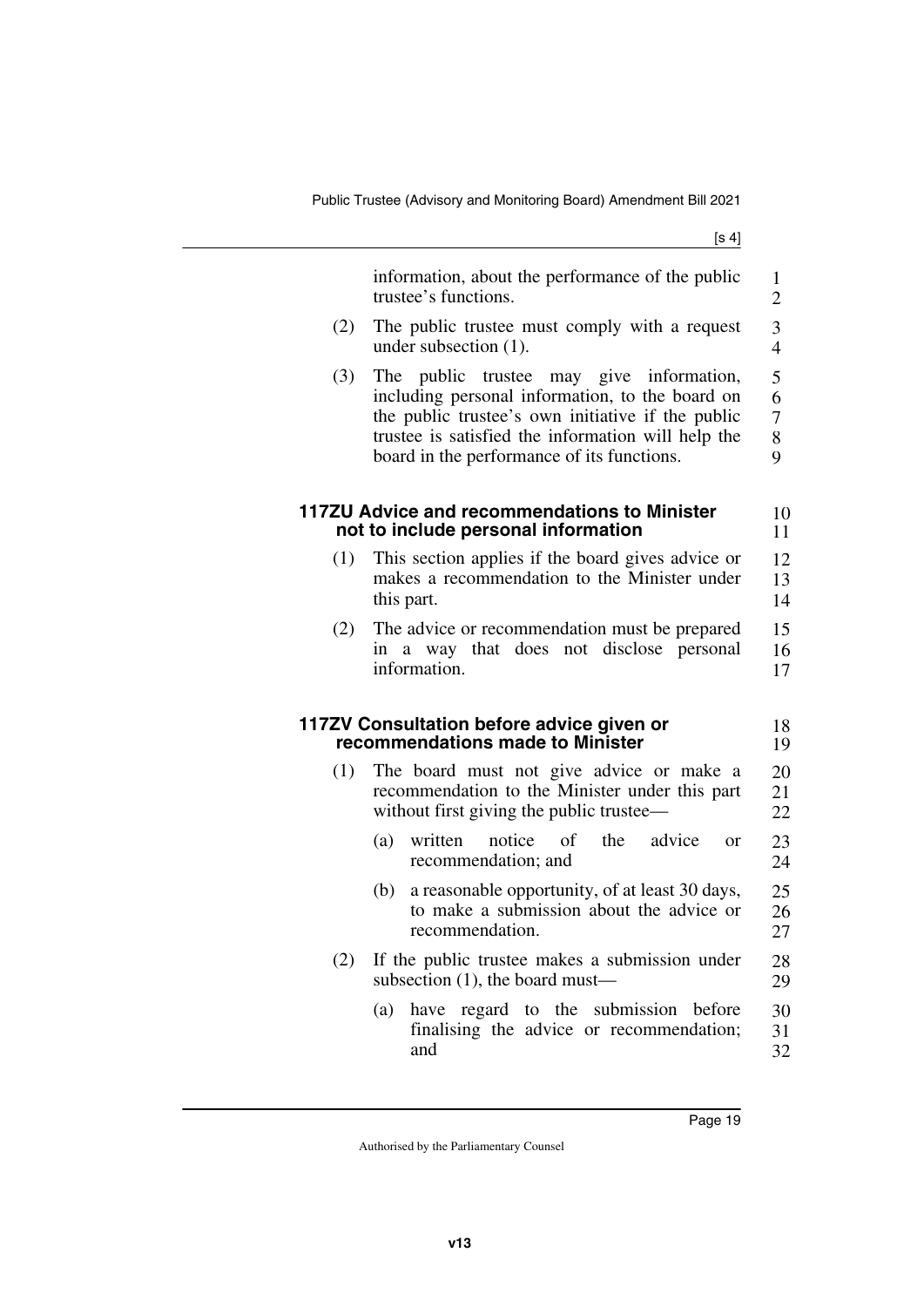| ۰.<br>× |  |
|---------|--|
|---------|--|

<span id="page-21-3"></span><span id="page-21-2"></span><span id="page-21-1"></span><span id="page-21-0"></span>

|     | include the public trustee's submission, or a<br>(b)<br>fair summary of it, with the advice or<br>recommendation.                                               | $\mathbf{1}$<br>$\overline{2}$<br>$\overline{3}$ |
|-----|-----------------------------------------------------------------------------------------------------------------------------------------------------------------|--------------------------------------------------|
|     | 117ZW Advice or recommendations to Minister if<br>decision not unanimous                                                                                        | 4<br>5                                           |
| (1) | This section applies if—                                                                                                                                        | 6                                                |
|     | board gives advice<br>the<br>(a)<br>makes<br><sub>or</sub><br>a<br>recommendation about a matter to the<br>Minister under this part; and                        | 7<br>8<br>9                                      |
|     | the board's decision on the matter is not<br>(b)<br>unanimous.                                                                                                  | 10<br>11                                         |
| (2) | The board must include with the advice or<br>recommendation a fair summary of the views of<br>the board members who did not agree with the<br>decision.         | 12<br>13<br>14<br>15                             |
|     | <b>117ZX Confidentiality</b>                                                                                                                                    | 16                                               |
| (1) | This section applies to a person who-                                                                                                                           | 17                                               |
|     | is or has been—<br>(a)                                                                                                                                          | 18                                               |
|     | a board member; or<br>(i)                                                                                                                                       | 19                                               |
|     | a person assisting the board in the<br>(ii)<br>performance of its functions; and                                                                                | 20<br>21                                         |
|     | in that capacity, has acquired or has access<br>(b)<br>to personal information.                                                                                 | 22<br>23                                         |
| (2) | The person must not disclose<br>the personal<br>information<br>anyone else,<br>the<br>to<br><sub>or</sub><br>use<br>information, other than under this section. | 24<br>25<br>26                                   |
|     | Maximum penalty—200 penalty units.                                                                                                                              | 27                                               |
| (3) | The person may disclose or use the personal<br>information to the extent the disclosure or use<br>is—                                                           | 28<br>29<br>30                                   |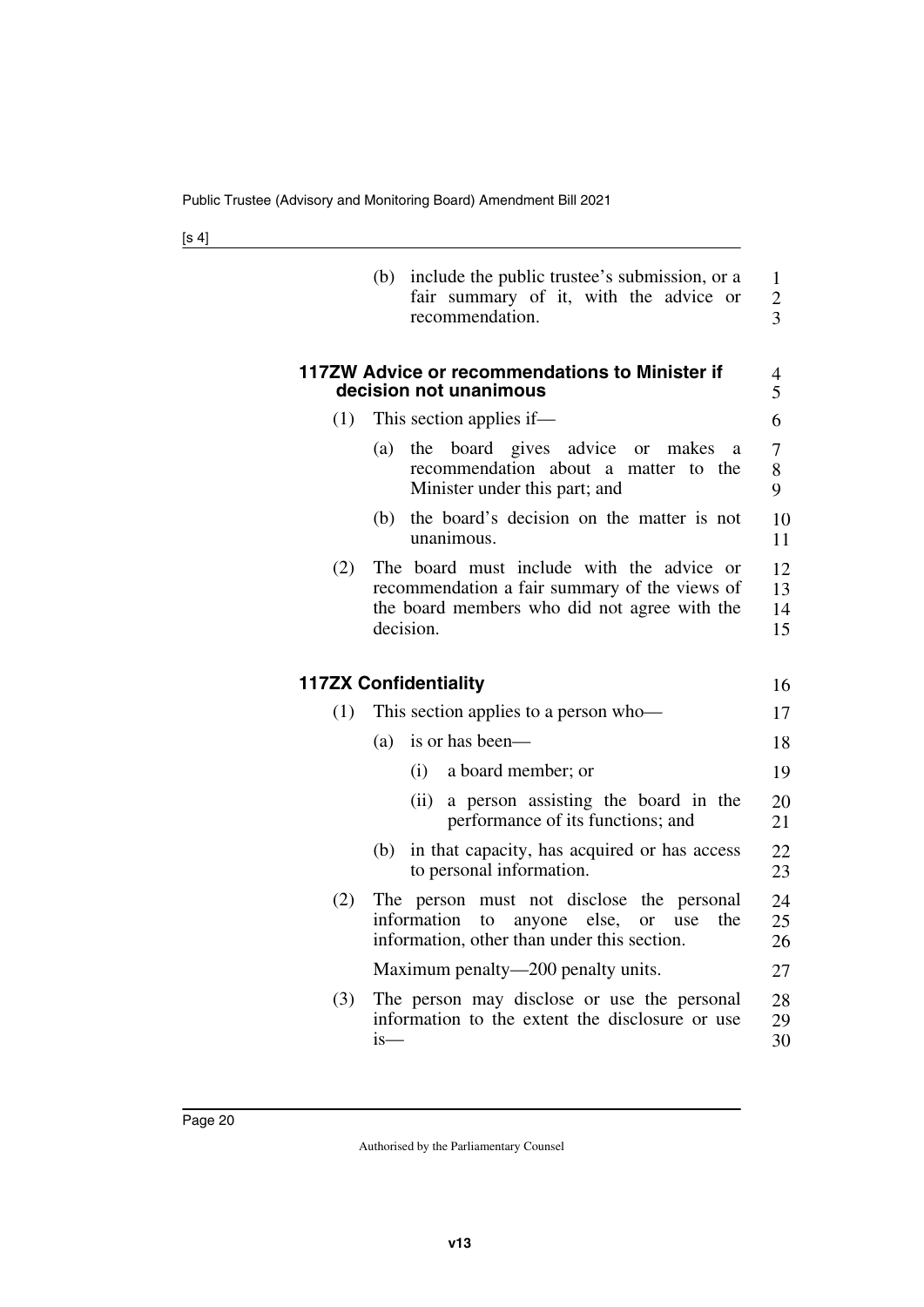<span id="page-22-1"></span><span id="page-22-0"></span>

|     | (a)<br>necessary to perform the person's functions<br>under or relating to this part; or                                                                                                                                             |
|-----|--------------------------------------------------------------------------------------------------------------------------------------------------------------------------------------------------------------------------------------|
|     | otherwise required or permitted under this<br>(b)<br>Act or another law.                                                                                                                                                             |
| (4) | In this section-                                                                                                                                                                                                                     |
|     | disclose includes give access to.                                                                                                                                                                                                    |
|     | 117ZY Protection from liability for giving<br>information                                                                                                                                                                            |
| (1) | This section applies if a person gives information<br>to the board under section 117ZT.                                                                                                                                              |
| (2) | The person is not liable, civilly, criminally or<br>under an administrative process, for giving the<br>information.                                                                                                                  |
| (3) | Also, merely because the person gives the<br>information, the person can not be held to have—                                                                                                                                        |
|     | breached any code of professional etiquette<br>(a)<br>or ethics; or                                                                                                                                                                  |
|     | departed from accepted standards<br>(b)<br>of<br>professional conduct.                                                                                                                                                               |
| (4) | Without limiting subsections $(2)$ and $(3)$ , if the<br>person would otherwise be required to maintain<br>confidentiality about the information under this or<br>another Act, an oath, or a rule of law or practice,<br>the person— |
|     | does not contravene the Act, oath, or rule of<br>(a)<br>law or practice by giving the information;<br>and                                                                                                                            |
|     | is not liable to disciplinary action for giving<br>(b)                                                                                                                                                                               |

<span id="page-22-3"></span><span id="page-22-2"></span>(1) A board member does not incur civil liability for an act done, or omission made, honestly and 31 32